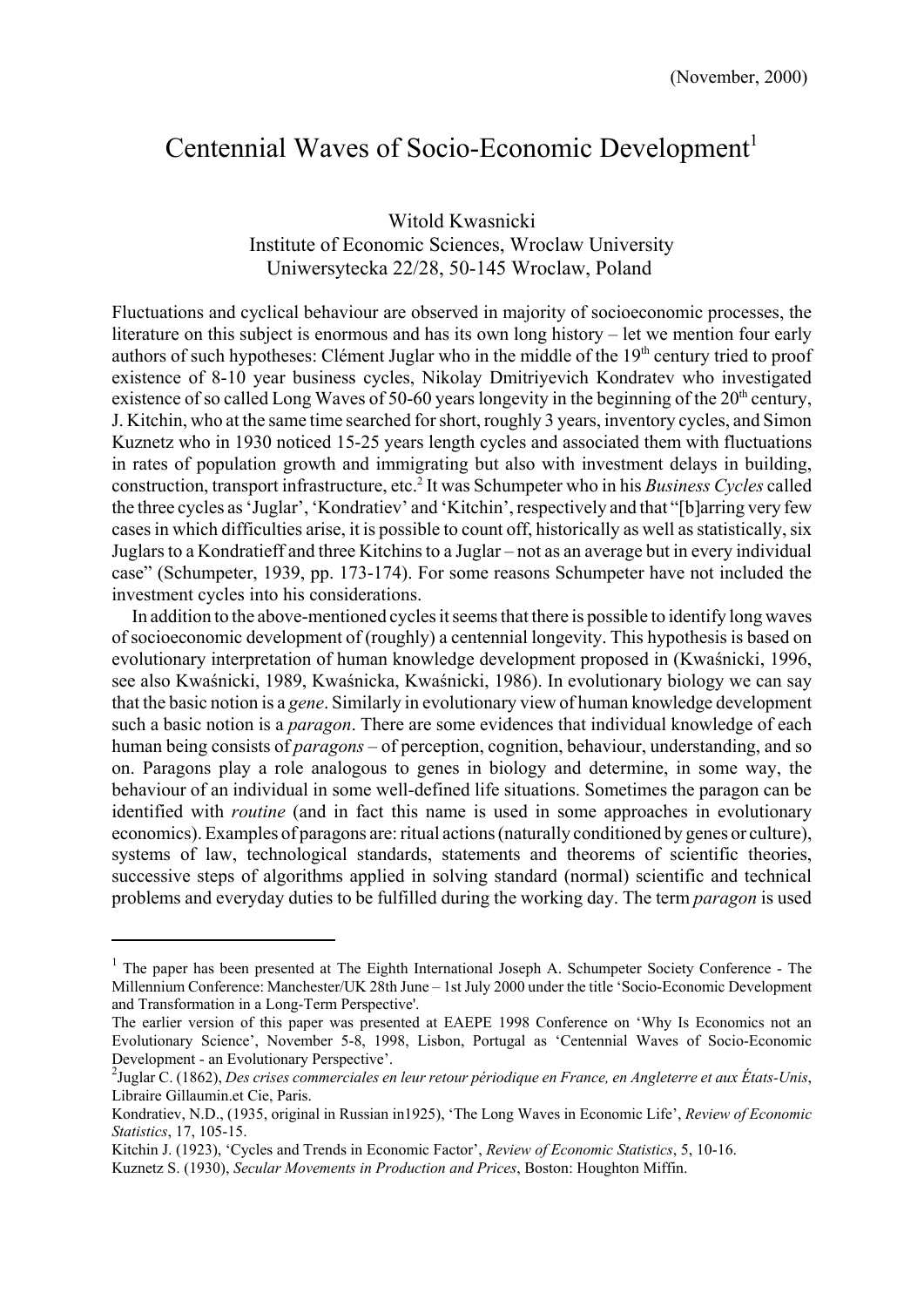intentionally to underline the ideal type of pattern of behaviour. A paragon in this context means a pattern of excellence or perfection. The Ten Commandments (the Laws of Moses) are such paragons at the cultural level. The term paragon comes from the Italian *paragone* which means comparison, probation, and the Greek *parakonan*, that is, to sharpen.

On the basis of biological analogy hierarchical structure of human knowledge (a so-called archetype) is partitioned into six levels (or taxa, using a biological term), namely: (1) genetically determined paragons (epigenetic paragons), (2) the image of the world, (3) the image of the society, (4) the image of the economic system, (5) the *epistechne*, and (6) the paradigm.

The paradigm is the lowest taxon of *archetype* and is analogous to species in biology. The activity of an individual, formulated in terms of paragons (routines, patterns of behaviours, modes of though, etc.) ranked below the level of paradigm belongs to the *cosmetic* category and is differently named by different authors, for example, Kuhn (1962) calls it 'normal science as puzzle-solving', Freeman et al. (1982) and Mensch and Schopp (1977) call it 'incremental innovations' or 'rationalizing innovations', Nelson and Winter (1982) speak about 'natural trajectories' and Dosi (1983) refers to 'technological trajectories'.

A direct consequence of the existence of the hierarchy of hereditary information is a perception of the mode of development of evolutionary processes. Because of the strong cohesion of archetypal paragons, improvement of the personality (phenotype) requires simultaneous changes in a relatively large number of paragons (genes). Improvements of archetypes (fulgurations) are relatively rare events, in contrast to the frequent occurrences of small improvements in the cosmetic domain. Therefore, we observe gradual changes at the cosmetic level and jumps in development at the archetype level.

In my understanding, a long-range development of evolutionary processes (among them of knowledge development at personal and social levels) is cyclical with two phases in each cycle, namely, the *substitution phase* and the *quasi-equilibrium phase*. The transition from a quasi-equilibrium phase to the ensuing, substitution phase, is connected with a fulguration of a new and better archetype.

The new archetype delimits the scope of possible changes in the cosmetic domain, that is, a new archetype demarcates in the cosmetic domain a new canalized pathway of change – a *chreod*, to use Waddington's terms:

The stabilization of a progressive system acts to ensure that the system goes on altering in the same sort of way that it has been altering in the past. Whereas the process of keeping something at a stable, or stationary, value is called homeostasis, ensuring the continuation of a given type of change is called homeorhesis, a word which means preserving a flow. A phrase used to describe such systems, is to say that the pathway of change is canalized. For the pathway itself one can use the name chreod, a word derived from Greek, which means 'necessary path'. (Waddington, 1977)

Probably a new form of higher taxon demarcates analogous chreods in all lower taxa of the archetypal paragons. The personal development of man and the resulting social development of human societies are bounded by our biological constitution; sometimes it is said that we are prisoners of our biological nature. The same may be said about all other taxa: the accepted worldview (the image of the world) delimits, more or less broadly, the spectrum of our acceptable views on forms of organized society, or ways of economic order; the accepted social view delimits the spectrum of acceptable economic orders, and so on, down to the lowest taxa of human knowledge (paradigm, and cosmetic).

Estimations of the duration of the substitution phase and the quasi-equilibrium phase for five taxa are presented in Table 1. These are subjective evaluations, made mainly to illustrate a hypothetical dynamics of evolution of different taxa. Apart from the image of the world, the estimations are made on the basis of observed historical changes in Europe and North America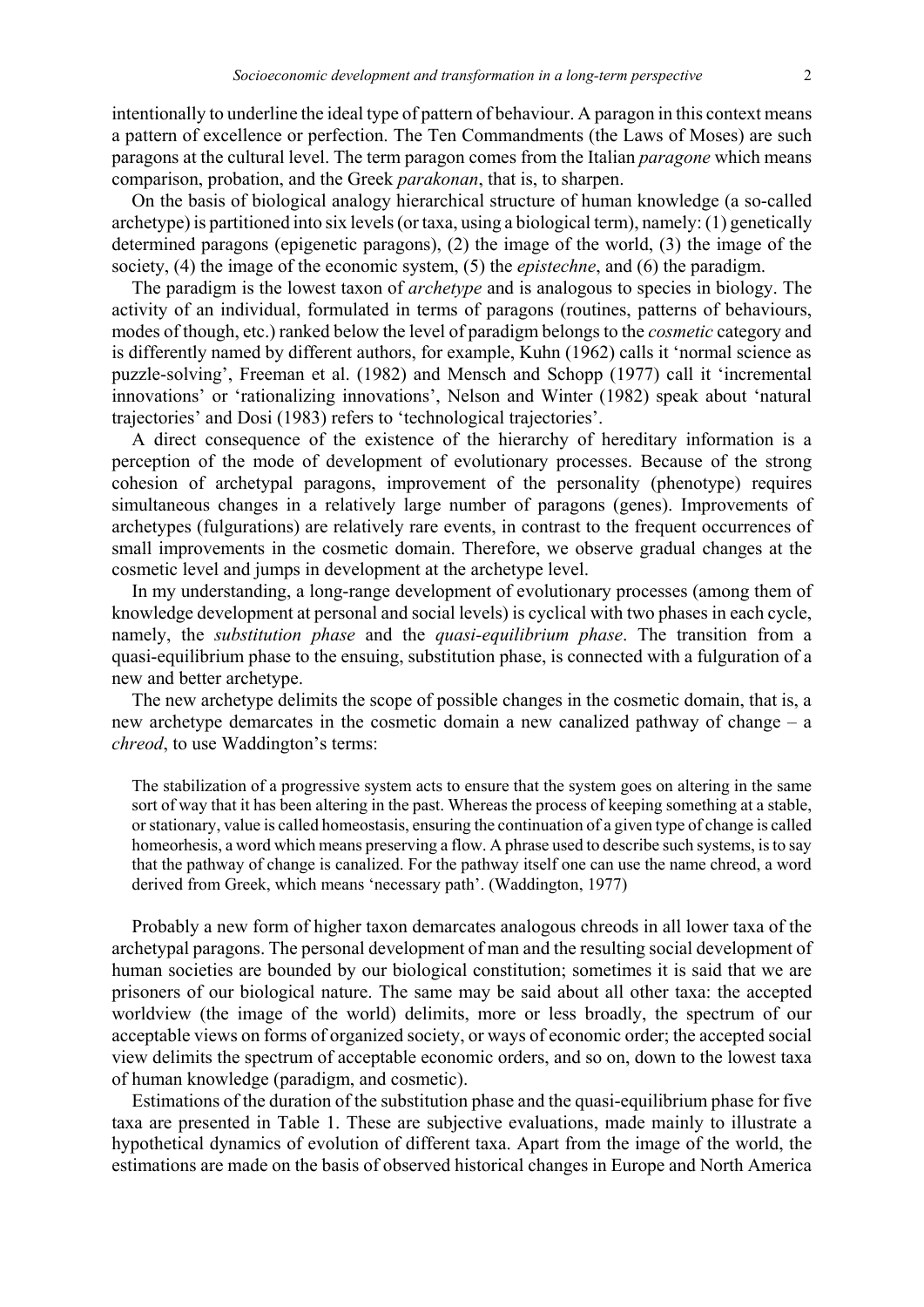in the last 500 years. The four most recent changes of the image of the world were observed in European civilization:

- between the 6th and the 7th centuries BC in Greece,
- between the 2nd and the 4th centuries in Rome,
- in the 16th and the 17th centuries in Western Europe, and
- ! at the end of the 19th and in the first half of the 20th centuries in Western Europe and North America.

| Taxon                                                           | Substitution phase<br>(years) | Quasi-Eq. phase<br>(years) |  |
|-----------------------------------------------------------------|-------------------------------|----------------------------|--|
| Image of the world/civilization                                 | $100 - 300$                   | $400 - 1000$               |  |
| Image of the society/political order                            | $50 - 100$                    | $200 - 300$                |  |
| Image of the economic system/economy                            | $30 - 60$                     | $100 - 150$                |  |
| <i>Epistechne</i> /epistemological<br>and technological systems | $10 - 30$                     | $40 - 120$                 |  |
| Paradigm (scientific and technological)                         | $5 - 10$                      | $30 - 60$                  |  |

#### *Table 1. Waves of development; the Western hemisphere*

The period around the 6th century BC is a singular period in the history of humankind. It is marked by the activities of: the great Greek philosophers, the prophet Isaiah (concluding the work of the Jewish prophets), Confucius and Lao-tsy in China, Gautama Buddha in India, Zarathustra in Persia and King Numa – Numa Pompilius – in Rome. It is reasonable to claim that at that time the main evolutionary lines of cultural development in the history of humankind were initiated.

In this paper I will focus on long-term economic development of the Western Hemisphere. Analysis and conclusions will be drawn on the basis of historical records of the last 300 years.

## **Image of the economy**

Paragons of this taxon relate to ways of the fulfilling material needs of members of the society. The main categories of paragons in this taxon are as follows:

- ! *categories of needs* paragons of these categories refer to the material human needs which it is possible to satisfy at the current stage of socio-economic development;
- ! *management* (*organizational*) *categories* paragons of these categories concern (1) economic criteria (objectives) to be applied during the manufacturing process, (2) manufacturing structure and manner of manufacture of material goods, and (3) ways of distribution of material goods and services;
- ! *relational categories* these paragons determine (1) the role of political power in the economic process, that is, intensity of connections or separation of political power (e.g. of the state), and economic 'power' (for example, of economic agents), and (2) the role and weight of organized labour (for example, guilds, trade unions) in the economic process.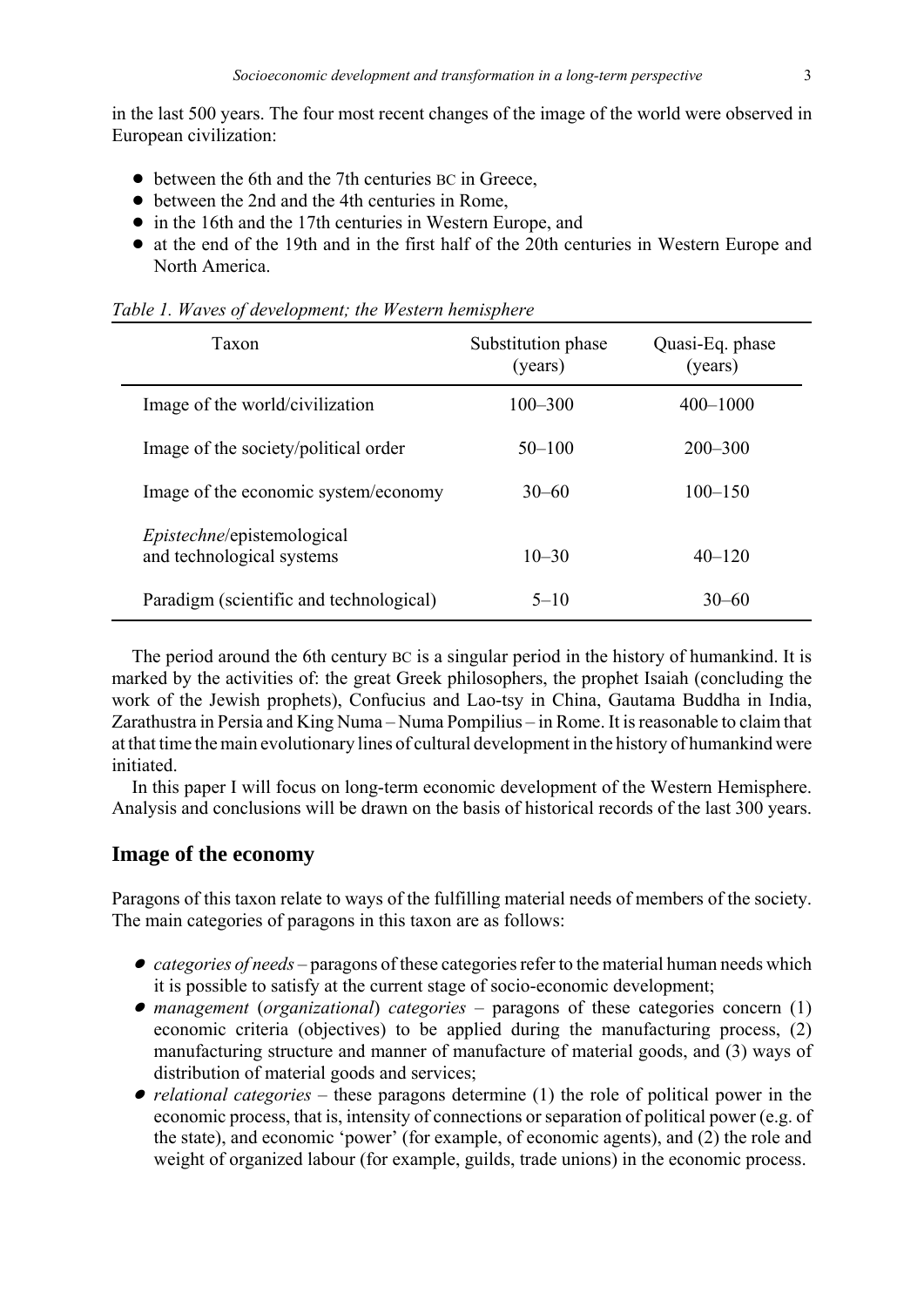

*Figure 1. Waves of economic development*

Stylized view of evolution of social attitude to economic development is presented in Figure 1. The way of changes of social attitudes toward two opposing views of economic development, namely statism and liberalism, in the last 300 hundred years in the Western societies is suggested. Domination of any one of these opposing views of social development in different periods is never total. At any time there are people claiming that the right way of social development is opposing to currently prevailing mode of development. This opposing view allows to initiate the issuing substitution phase what occurs when conditions of socioeconomic development are worsening. More and more members of the society came to the conclusion that to improve the conditions of living it is necessary to shift the course of development. It is one of the main reasons of occurrence of the waves of socioeconomic development.

In the following sections a stylized description of the three last waves of development of the image of economy is presented. Deeper and fuller corroboration of the centennial waves hypothesis is required and in fact envisaged by the author. I hope that it will be possible to prove the hypothesis at more quantitative level by enquiring historical changes of such variables as government public spending (what only partially is presented in this article), share of trade unions members in the total employment, trade tariffs, growth of world trade related to the world growth of GDP, or analysis of literature (e.g. of contents of one of the oldest economic journal *The Economists*, founded in 1843) enquiring frequencies of using such keyword as liberalism, freedom, liberty, social justice, statism, government intervention, etc.

#### *Mercantilism*

Governments in the  $17<sup>th</sup>$  and  $18<sup>th</sup>$  centuries through relevant policy influenced industrial development, controlled trading companies, encouraged domestic industry, regulated production, and placed restrictions such as tariffs and quotas on the import of merchandise from other countries. State intervention was an important feature of mercantilism. Mercantilist overwhelming believe was that a country's exports were fundamental measure of its strength and that economic success could be judged by the influx of gold, silver, and other precious metals from abroad. Mercantilist thinking was based on the assumption that the volume of trade was limited and that countries could expand their trade only at the expense of others. Almost all European countries have passed through mercantilism phase of development. An influential advocate of mercantilism in France was Jean Baptiste Colbert (1619-1683). He directed French economic policies since 1661 to 1683. Later on a thorough application of government controls over the economy was frequently called as Colbertism. Colbert was also a great codifier of laws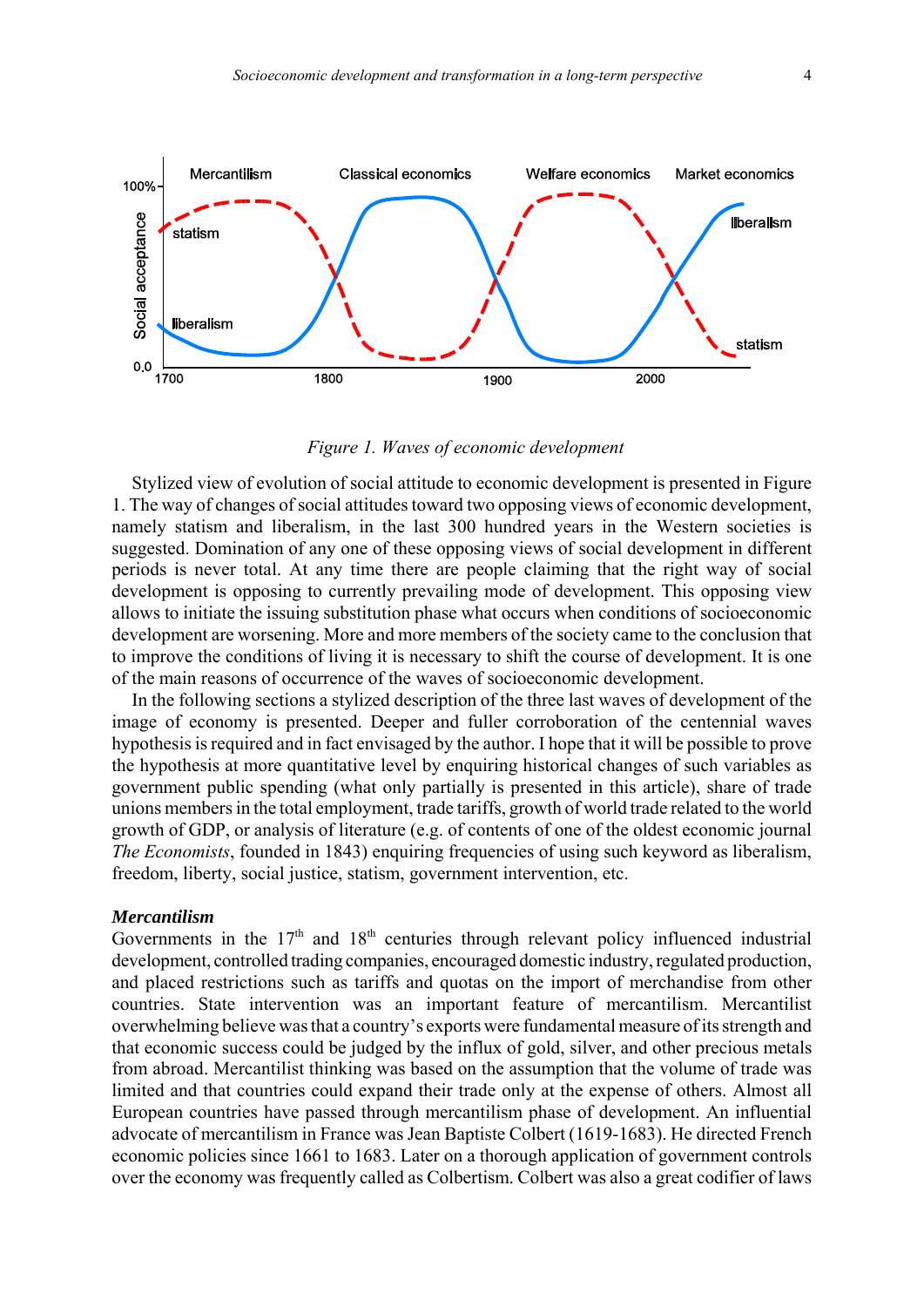(e.g. Code of Civil Procedure (1667) and Code of Criminal Procedure (1670)) and an initiator of state cultural and scientific undertakings. Colbert became superintendent of public buildings in 1664, controller general of finances in 1665, and secretary of state for the royal household in 1668 and for the navy in 1669.

Colbert's mercantilist policies included governmental subsidization and inspection of industries and guild control of manufacturing, establishment of new East and West Indies companies, reduction of tariffs internally and their increase against Dutch competitors, and also a more efficient tax administration. Colbert founded academies for the fine arts, music, inscriptions (monuments), and science, and the Academy of France. In Paris he established the observatory, triumphal arches, the Louvre's classical colonnade, the Hotel des Invalides (a hospital for war veterans), and the Tuileries Gardens. Naturally all it was possible to be done because of huge state money collected by Colbert as healthy financial administrator.

Great Britain also passed the wave of mercantilist policies; among others they were embodied in the Navigation Acts and the Staple Acts of the 17th century, which were intended to expand British shipping and exports especially at the expense of Dutch preeminence in international trade. The act of 1651 required that all products from America, Asia, and Africa ought to be imported into England and its possessions in ships manned predominantly by English subjects. European products could be imported into England only by English ships or those of the country of origin. The Navigation Act of 1660 prohibited all foreign ships from trade between England and its colonies and restricted that trade to English-built and English-owned vessels with an English captain and a crew in 75 percent English. It also enumerated certain commodities, such as sugar, tobacco, and dyes, that the colonies could export only to England or to another British colony. The Staple Act of 1663 forbade the shipping of European goods to the colonies except through England or Wales. Additional acts in 1673 and 1696 tried to plug various loopholes and provide stricter enforcement. The Navigation Acts incorporated basic mercantilist assumptions that the volume of world trade was fixed and that colonies existed for the benefit of the parent country. They were finally repealed in 1849 after Britain had espoused the policy of free trade (what will be a subject of considerations of the next section).

Another sphere of regulation in the mercantilism era was regulation of labour. Probably the most known are the Act of 1768 controlling the wages and hours of journeyman tailors and the Spitalfields Act of 1773 controlling conditions of work of silk industry workers in the one region (namely Spitalfields). The two other Spitalfields acts of 1792 and of 1811 allowed the silk workers from that part of Britain to gain privileged position (e.g., through fixing weaving prices, limiting the number of apprentices). That act, and many others were the reaction of government to frequent skilled workers' petitions to enforce the apprentice system in many industries. In fact by 1813 the movement encompassed the whole working class.

Because of the paper length limit, our description is far reaching idealization of real process of socioeconomic development. Social development is never a smooth process. In fact in the course of time it is full of turns, interrupts and interferences from other cultural processes. When we speak about different waves of socioeconomic development, we point out only the main characteristics of a particular wave just to show our thesis on the wave-like mode of development. But naturally during each wave there are short periods in which opposing policy is performed. Concerning mercantilism let we mention only three such periods in the  $18<sup>th</sup>$  century when the course of political changes were against the mercantilist trend of socioeconomic development. In 1730s Sir Robert Walpole diminished the import duties and repealed export taxes. Due to his regulations volume of trade increased significantly. But as it frequently happened in the history, Britain's engagement in wars has stopped that reform. Next attempt to make the trade freer was made by Henry Pelham who in 1745 significantly reduced duties on imported tea. This step stopped tea smuggling. Unfortunately his followers returned to the policy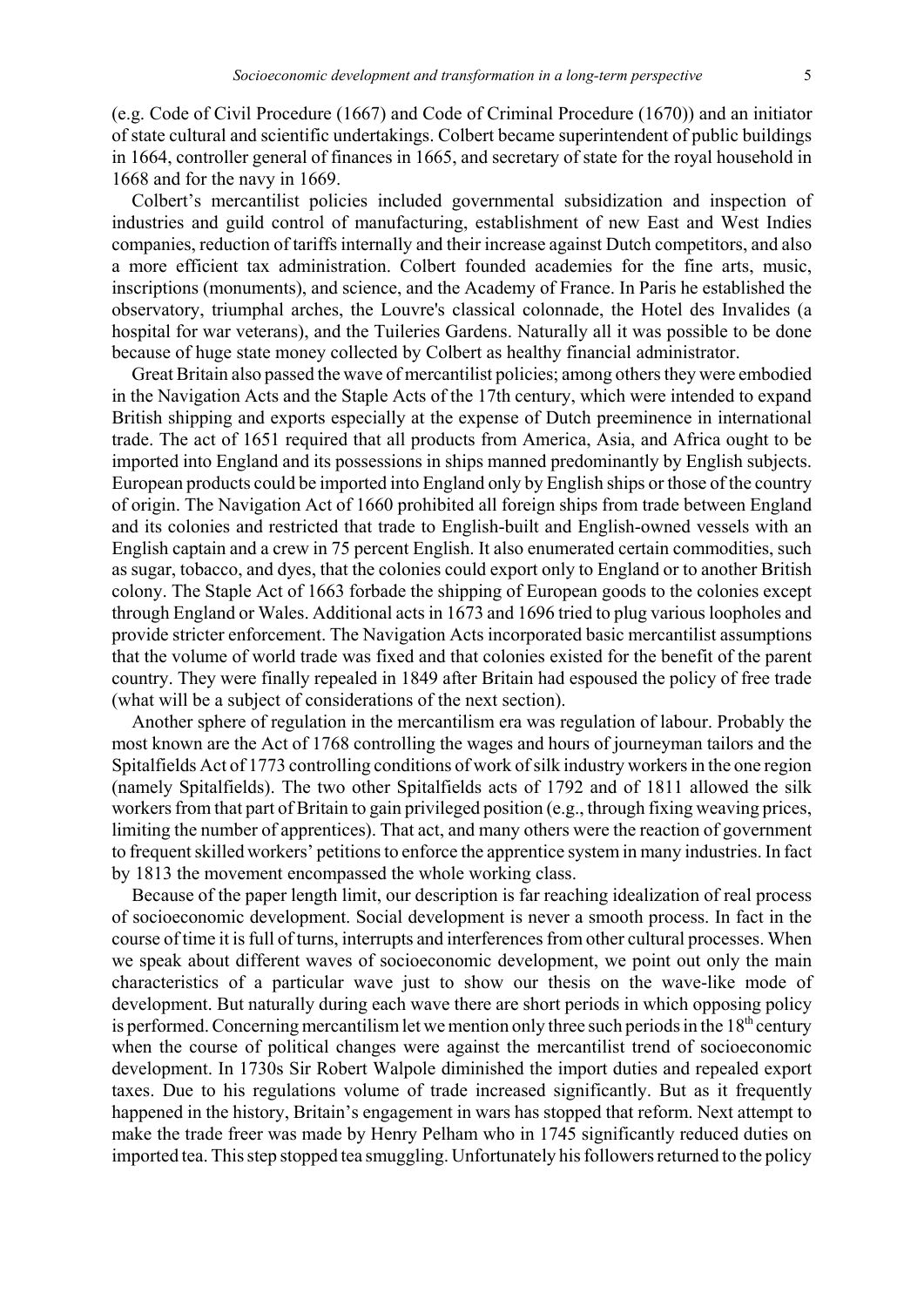of high duties and smuggling returned. The natural course of such policy was higher price of tea.<sup>3</sup> In December 1783 William Pitt become the prime minister and in the next year he has made similar step as Pelham did a few decades earlier, namely he reduced the duty on tea from 119% to 12.5% *ad valorem*. What interesting, this reduction has not diminished the income from that duty significantly – namely from £700 000 to £650 000 only.<sup>4</sup> Once again in the end of 1780s and 1790s high duties policy was imposed and smuggling become profitable engagement. As it is estimated in 1793 around 40 000 people were engaged in smuggling.



*Figure 2. Income tax in Great Britain since 1793 to 1960*

To cover costs of wars and to cure increasing debt, new form of tax, namely personal income tax, was imposed in 1799 at a rate of 10% for annual incomes above £200, and slightly lower rates for incomes between £60 and £200. Since that time British started to be accustomed to that kind of taxes. Only for a short periods in  $19<sup>th</sup>$  century (i.e., for one year after the Peace of Amnies in 1802, and after Napoleonic Wars from 1815 to 1842) the income tax was abolished (see Figure 2). At the beginning of the peace period in 1815 the budget of British government was equal to £68.3 million, out of that sum £32 million was spent for servicing debt charges.

Very similar short periods of distracting from the mercantilist trend occurred in the  $18<sup>th</sup>$ century in France. Turgot, baron de L'Aulne (1727-81) become *contrôler-général* in 1774. His first activity was focused on making the grain trade free. Preamble of his first act points out that the aim of his policy is "to animate and extend the cultivation of land, whose produce is the most real and certain wealth of a state; to maintain abundance by granaries and the entry of foreign corn, to prevent corn from falling to a price which would discourage the producer; to remove monopoly by shutting out the private licence in favor of free and full competition of exchange superfluities for necessities which is so comfortable to the order established by Divine Providence".<sup>5</sup> As in Britain, some merchants, privileged clergy and nobility, and the Parliament of Paris opposed this course of reforms and, because of direct protest of Marie Antoinette, Turgot was dismissed by Luis XIV from his position before the end of the second year of his ministry. In 1776 Turgot introduced the Six Edicts in which he abolished guilds and replaced forced peasant road work ( *corvée*, i.e., obligation of peasants to work without payment for almost two

 $3$  it is hardly believed but in the second half of the 18<sup>th</sup> century, because of high prices of tea, Englishman drank tea thimblefuls.

<sup>4</sup> Francis W. Hirst, 1925, *From Adam Smith to Philip Snowden: A History of Free Trade in Great Britain* New York: Adelhi, p. 7.

<sup>5</sup> Rothbard, 1995, t. 1 p. 367, quoted by Henry Higgs, 1952, *The Physiocrats*, 1897, New York: The Langland Press, p. 62.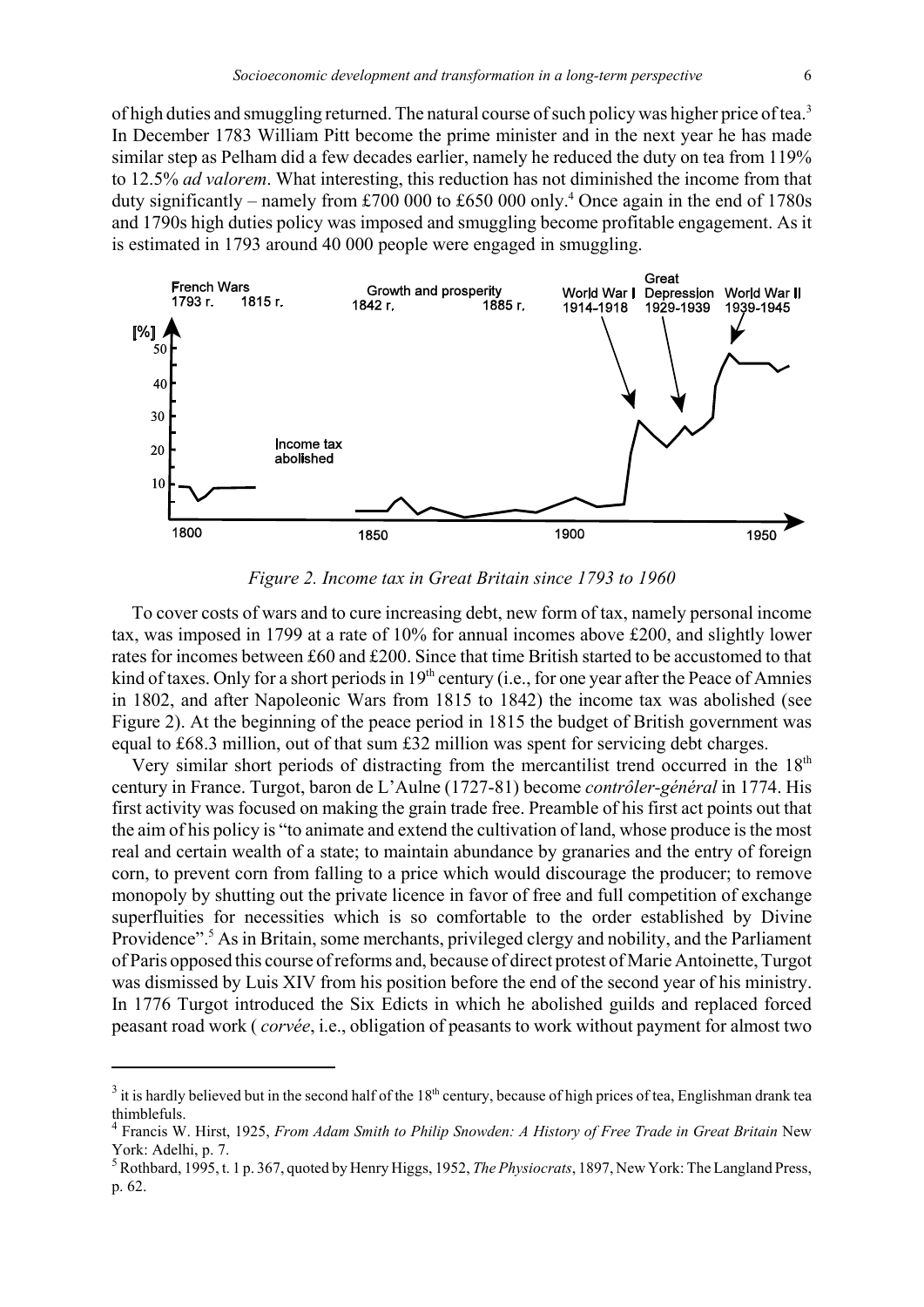weeks in a year to maintain and renovate roads, bridges and canals) with a tax on all landowners. His conservative slogan was "No bankruptcy, no new taxes, no loans." But for the short period Turgot established free trade of grain and repealed privileges of trade corporations and gilds. He limited heavily the government spending and improved the credit system to such extend that he was able to borrow money form Dutch on the 4% interest rate instead former 7% to 12% .

We will discuss the liberal wave of socioeconomic development in the next section but writing about zig-zag way of socioeconomic development we ought to say that the idea of *laisses-faire* originated in the period of domination of mercantilism. For the first time the term *laissez-faire* was used by French merchants (Thomas Le Gendre, Belesbat and Boisguilbert) in 1680, opposing interventionist policy of their government. René de Marillac intendant of Luis XIV in Rouen, in his report of the 5<sup>th</sup> of October 1685 to *controller-general* quoted the opinion of two influential merchants that

"The greatest secret is to leave trade entirely free; man are sufficiently attracted to their own interest... Never have manufactures been so depressed, and trade also, since we have taken it into our heads to increase them by way of authority." (following Rothbard, 1995, v. 1 p. 261)

One of this merchant, banker Thomas Le Gendre (1638-1706), probably for the first time used the phrase *laissez-faire* when he said to Jean-Baptiste Colbert: *Laissez-nouns faire* (leave us alone).

#### *Classical economics*

The 'classical' image of the economy, which lasted over 100 years from the end of the 18th century until the end of the 19th century, was preceded by the works of great liberal thinkers in Great Britain (Richard Cantillon, David Hume, Adam Fregusson, Adam Smith, to name only a few) and physiocrats in France (Francois Quesnay, Anne Robert Jacques Turgot).

There is no space to describe in details the liberal economy, but in a few words this concept may be characterized as follows: as little intervention by the state as possible;<sup>6</sup> free market economy; free entrepreneurship, employment and price settings; quick turnover of the financial capital. The essence of liberal economy lies also in the specific mode of production based on the principle of division of labour. Free competition (the *invisible hand* of Adam Smith) forms the basis of the economy and allows the optimal allocation of resources, rational balance of all production factors, wages, workforce, profit for capitalists and rent for landlords. In the opinion of Adam Smith, as a consequence of putting such principles into practice, we should observe continuous economic progress and 'the wealth of nations'.

Great Britain has entered the  $19<sup>th</sup>$  century with high taxes and duties, and large debt. Its economy was hardly called the free market economy as we know it in the end of that century. The list of regulations imposed by mercantilist governments was extremely long and included such spheres of socioeconomic life as wages, condition of work, prohibitive tariffs, a ban on the export of machinery and a ban on emigration of skilled craftsmen and artisan, an embargo on export of precious metals, restrictions on limited join-stock companies, maintenance of the monopolies of royally-charged companies, and few thousands of different taxes on almost all types of economic activities. The Navigation Acts and the Spitalfields Acts were still in live. To

 $6$  The state ought to play the role of the night watchman with only three, albeit very important, duties: 'first, the duty of protecting the society from the violence of other independent societies; secondly, the duty of protecting, as far as possible, every member of the society from the injustice or oppression of every other member of it; or the duty of establishing an exact administration of justice; and thirdly, the duty of erecting and maintaining certain public works and certain public institutions, which it can never be for the interest of any individual, or small number of individuals, to erect and maintain' (Smith, 1776, Vol. I. p. 325, Book II, Chap. III, edited by Edwin Cannon, 5th edn, London: Methuen & Co., Ltd., 1930).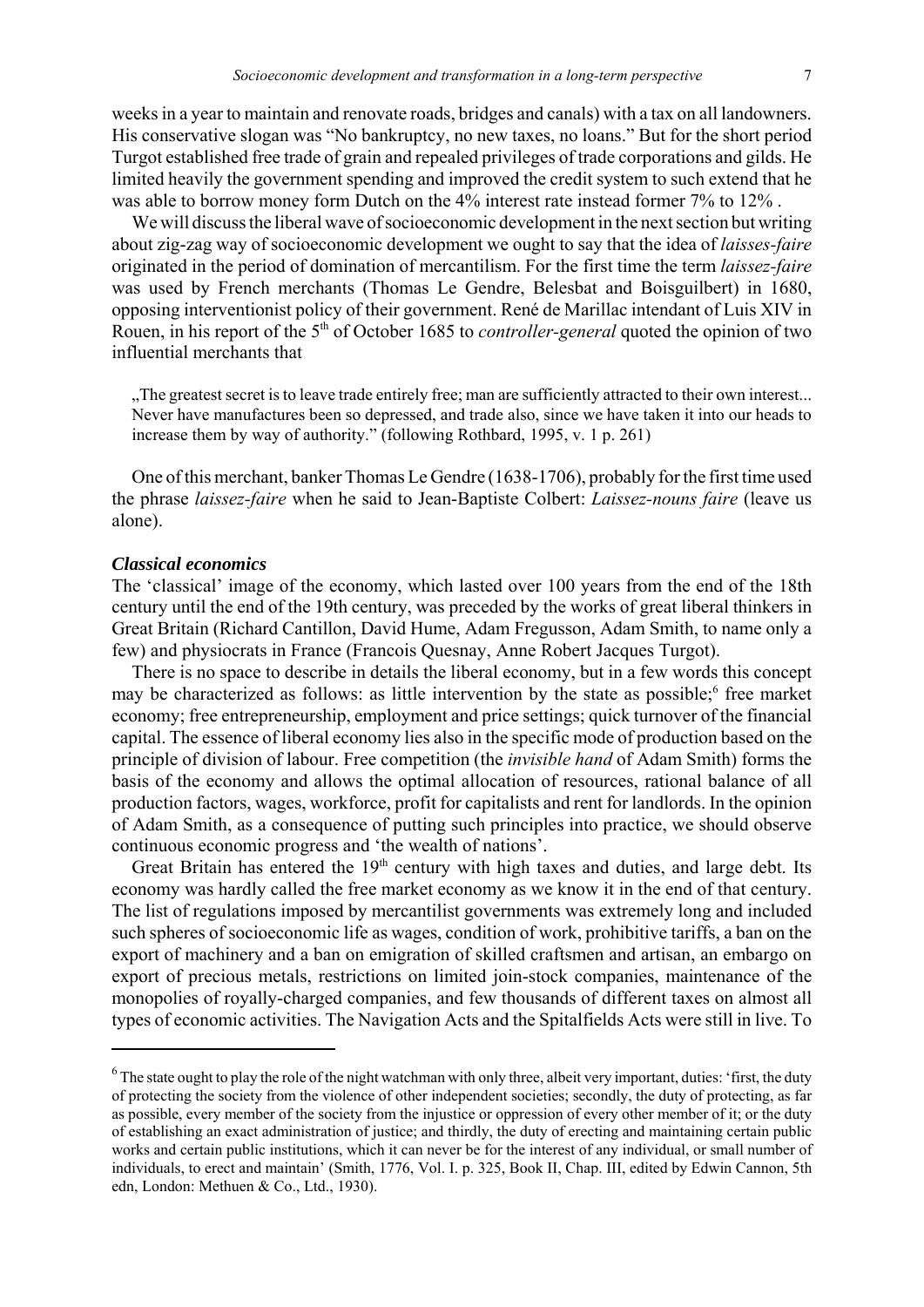that list the famous Corn Law ought to be added immediately (which was imposed in 1815).

The first very visible sign of a new epoch was abolishing personal income tax in 1815 and initiatives toward tariffs reduction and simplification of tariffs and excises system. The 19<sup>th</sup> century liberal reforms in Great Britain ought to be credited to three persons, namely William Huskisson in 1820s, Sir Roberta Peel in 1840s and William E. Gladstone in 1850s and 1860s. The reforms ended in 1865, when Gladstone finished his last budget as *Chancellor of the Exchequer.* In 1866 Britain was country of free trade, personal income tax below 2% and the conviction that lower taxes allow to gain much larger income to government then high rates.

Naturally the policy of governments of the 19<sup>th</sup> century was based on the general premise of the 18<sup>th</sup> century liberals mentioned earlier but in opinion of British historian Arthur Taylor "Victorian governments, like the Classical economists, had no explicit theory of economic growth. But implicitly they believed that an economy thrives best when left to the free play of market forces. In this respect, therefore, the commitment to laissez-faire was positive, and the continuing expansion of the British economy thorough the nineteenth century seemed to validate this approach."7 S. G. Checkland, another British historian, comments that "It is probably not far from the truth to say that the period 1815 to 1885 in Britain represents that range of human experience in which individual economic initiative had its greatest opportunity to operate upon men and things, and in so doing to re-make an ancient society."<sup>8</sup> How it was reached?

In March 1817 Lord Brougham gave the first of the series of speeches in Parliament to defend the system of free trade. He argued that rebuilding the system of law toward liberalization of trade can help Britain economy to recover from the deep crisis. As usual the government's answer was that the exchequer will not sustain such deep reforms – the government income will be so low that it would be impossible to fulfill all its obligations. Fortunately it has not stopped the discussion and in 1820 Alexander Baring presented a petition of the merchants of London in Parliament. London merchants postulated that the government actions ought to be based on the same principle that guide individual merchants in their own business, namely government should buy at the cheapest cost and sell at the highest price. The petition was focused on diminishing duties on Scandinavian timber. Parliament, facing continuing economic depression, set up a committee on foreign trade. The committee recommenced simplification and liberalization of government economic policy.

Timber was imported from British North America and from Europe, the problem was that worse in quality timber from North America was imported free of duty but better timber form Scandinavia was charged £3.5 per load (i.e., 50 cubic feet). The committee proposed £1 reduction of the duty. In spite of strong opposition of shipping lobbies the reduction was accepted. This ought to be considered as the first victory of more liberal oriented politicians and the sign of further reforms. In April 1823 William Huskisson was appointed President of the Board of Trade. He initiated further reforms in commercial taxation. Hist first and important step was repealing silk industry protective Spitalfields Acts. Government regulations did not help silk industry and in spite of good government intention to protect the industry and help it to recover, the industry has gone into deeper and deeper depression. Spitalfields was the center of English silk industry but silk was manufactured in other part of Britain. Huskisson concluded that it is not necessary to spread privileges of Spitalfields Acts into other parts of British silk industry but to help that industry it is necessary to repeal the Acts and diminish duties on imported silk product. He did it in May 1923. Together with repealing of the Acts he reduced the tariffs. The reduction of import duties was really heavy one. For example the duties on imported raw silk from Asia before the Huskisson reforms was 5s. 6d. a pound, and on imported undyed thrown

<sup>7</sup> Arthur J. Taylor, *Laisses-Faire and State Intervention in Nineteenth-Century Britain*, London: Macmillan, 1972,  $\frac{p.101}{8}$ .

S. G. Checkland, *The Rise of Industrial Society in England 1815-1885*, New York: St. Martin Press, 1964, p. 103.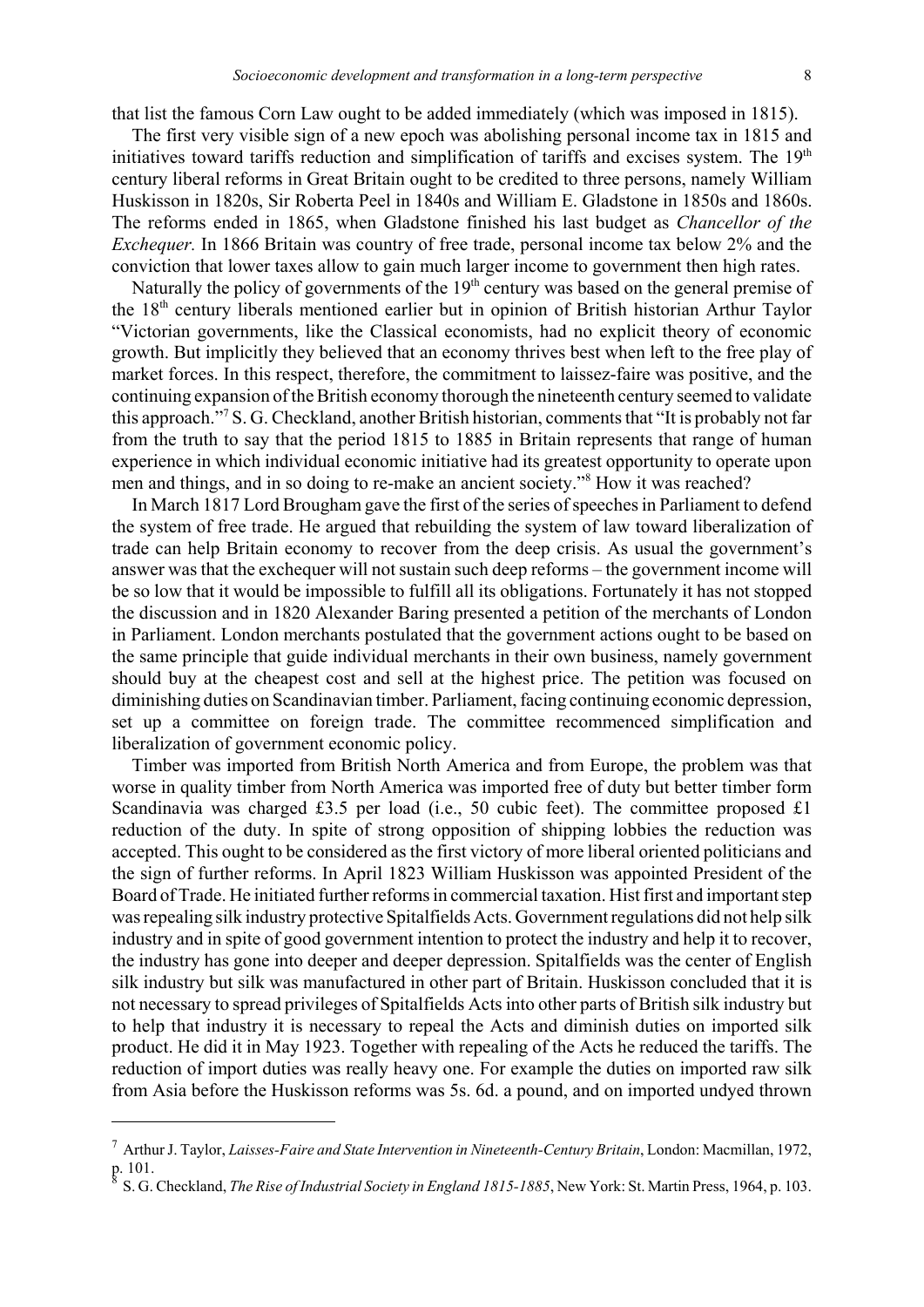14s. 8d.<sup>9</sup> One year after initiating the reforms, in March 1924, the duties was reduced to 3d. for raw silk and 7s. 6 d. for thrown. In following year the duties was still reduced and in July 1829 reached the level of 1s. per cwt. for row silk and 3s. 6 d. for organize and crape, 2s. for tram, 1s. 6d. for singles thrown. It means that within 6 years the duties were reduced over 500 times for raw silk and around 8 times for thrown.

Huskisson policy related to silk industry was based on statistics of cotton industry (being in good condition and exposed to international competition) and wool industry (being in crises and protected in similar way as the silk industry). Volume of silk production, its export and import increased significantly after Huskisson reforms. The other effect was also diminishing of harmful smuggling of silk to Britain (it was estimated that loss from uncollected customs only for French goods was equal to £100,000 annually).

Huskisson's reforms are probably one of the best documented action of tariffs reduction and their positive effect on economic development. He heavily reduced duties of large number of products and, what is important, the collected income after introducing low tariffs was greater than in the former period. For example on 25 March 1825 Huskisson reduced duties on cotton goods from 50-75% do 10% *ad valorem*, duties on woolens from 50-67.5% to 15%, linen from 40-180% to a single, uniform rate 25%. Beside significant reduction duties on tens of goods Huskisson repealed prohibition of imports of many other goods. In almost all cases volumes of import have grown significantly, e.g. during the budget debate on 13 March 1926, Chancellor of the Exchequer F.J. Robinson compared growth of import of different goods in the period 1816-1825. As he estimated import of different goods growth from 13% up to 443%.10

Beside the significant increase of collected duties in 1826 over estimated revenue (around £1.4 million) additionally £500,000 (compared to 1818) was saved because lower cost of collecting duties. Huskisson strategy is interesting – he scrutinized the structure of custom receipts, and it occurred that in 1827 total custom receipts were £19.8 million but the most important 18 articles gave £17.7 million and the rest 510 articles allowed to collect around £585, 000. To simplify the collection of duties and to save on the cost of collection Huskisson selected 60, the most productive imported items, and has abolished duties on all other articles.

The next phase of reform was initiated in the end of 1830s by the new cabinet of Sir Robert Peel. Peel was assigned to form new Tory government after few years of retread from the general trend of liberal reform made by Wig government in 1830s (what is another example of nonsmooth development of economic systems, what we call zig-zag evolution). Lord Althorp was Chancellor of the Exchequer in the Wig government and one of his step to balance the budget was to increase taxes. He estimated that new taxes will increase the income by £2 million but it occurred that the real increase of income was ten times smaller. The first aim of Peel was to balance a budget and diminish the debt (annual payment to serve the debt overcome 60% of the budget). William Ewart Gladstone was nominated vice-president of Board of Trade. Peel made rather unconventional step, to balance the budget he has proposed to increase income tax for limited period of 4 years (7d. a pound, i.e. the 3% tax, but the income below £150 was not taxed – average income at that period was equal to £24, what means that only reach persons were taxed, see Figure 2). Concurrently he reduced (and in many cases repealed) duties on 750 items out of total number 1200 tariff items. He focused on repealing prohibitions and prohibitively high duties, on reduction of duties on most raw materials to the maximum rate of 5%, reduction

<sup>&</sup>lt;sup>9</sup> One old pound equals to 20 shillings, s.; one shilling is equal to 12 pennies, d.; therefore one pound is equal to 240 pennies.

<sup>&</sup>lt;sup>10</sup> Import of tobacco increased 13%, sugar 19%, tea 20%, leather 29%, candles 36%, coffee and cocoa 43%, paper 51%, (hemp 74%, wine 88%, crown glass 95%, flint glass 104%, plate glass 108%, hard soap 113%, raw cotton 119%, soft soap 121%, thrown silk 180%, deals 182%, timber 196%, bricks188%, tallow 201%, raw silk 274%, butter 317%, sheep's wool 443%.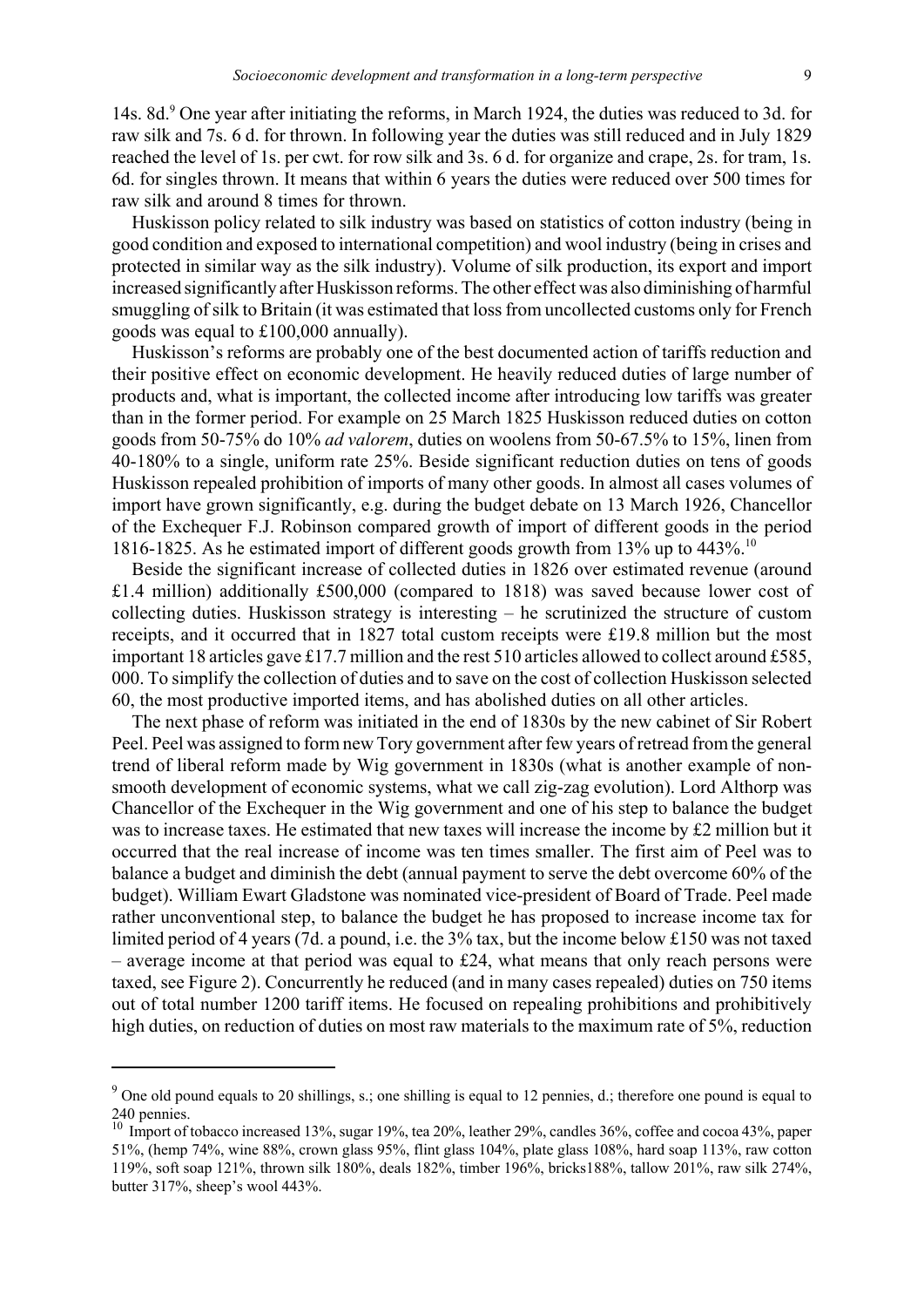of duties on manufactured goods to maximum 10-20% percent, and on abolition of export duties of manufactured products. Important step made by Peel was repealing of the old Corn Law, as it was mentioned, imposed in 1815. It is well known that in 1838 John Bright and Richard Cobden founded famous Anti-Corn Law League and the repealing of the Corn Law was done because of the activities of the League. But repealing the law was imposed also by potato famine in Ireland in 1845. Peel proposed in his 1846 budget to repeal all grain duties since the  $1<sup>st</sup>$  of January 1849. He proposed very low 1s. registration fee per quarter of wheat. All other agriculture products (included meal) were exempted from duty.

Naturally all Peel's reforms were not put into life without opposition but William Gladstone strongly supported Peels reforms. In a paper published in 1843, Gladstone argued for positive effects of free trade. As he estimated, in 1842 reduction of the income because of lower tariffs ought to be around £192 000 for hides and skin, bark for tanning, turpentine oils but next year the volume of import of those goods would be much greater and in spite of lower duties rates additional income should be £410,000. In 1845 he analyzed the import once again and it turned out that real lost was slightly greater then expected, namely was equal to £204,473 but real additional income was much greater, namely equal to £835,760. The same situation was with other goods, e.g., for hides, palm oil, olive oil, additional income was over ten times greater then losses. Naturally there were goods where income was much lower then before the reform, e.g., for mahogany.

The reforms were continued by William Gladstone, who in 1852 become the Chancellor of Exchequer in the government formed by Wig and Tory coalition. The problem for Gladstone was similar to that of Peel – how to make economy more liberal concurrently keeping the budget balanced. Once again he proposed to impose higher income tax for limited period of time (namely for seven years, the first two years 7d. on the pound, (i.e. 3%), for the next two year 6d., and 5d. for the last three years). The above taxes were for annual income over £150, incomes between £100 and £150, was initially taxed 5d. a pound. Gladstone abolished the privileges of landowners (who were not taxed), through this way he not only increased budget income but also demonstrated that since that time parliament is not controlled by the landowning class. One of his leading principles was to spread the costs of reforms justly on all classes of the society. The second principle was his striving for abolishing the income tax, which he always considered as temporal, and aimed to help the economy to recover.

Higher income from personal income taxes allowed Gladstone to reform the tariff system – tariffs for 123 goods were repealed and for next 133 duties significantly reduced. As it was estimated, tariffs reforms made by Gladstone reduced budget income by £5.4 million. Gladstone's only hope was that the seven years of personal income taxing are long enough to allow for growth of income from imported goods due to increasing of volume of import. An outbreak of the Crimean War changed his calculations and to cover the costs of new war he was forced to double the personal income tax and to increase the duty rate for malt, spirit and sugar. Catastrophe of the Crimea forced Lord Aberdeen government to resign and also Gladstone left his office on 21 February 1855. But after four years Gladstone returned as Chancellor of the Exchequer. In very short time he has prepared the budget for the next year, which he presented in July 1859. He faced the problem of the higher deficit of £5 million, generated mainly by the Chinese wars and increased former government expenditures. Therefore he raised the income tax rates from 5d. to 9d. a pound. Higher income tax rates allowed Gladstone to gain small surplus of £1.5 million. The surplus allowed Gladstone to continue the tariffs reforms. The Gladstone's budged started on the  $10<sup>th</sup>$  of February 1860. Wars in China caused increase of expenditures by £1 million, additionally the budged income was diminished by £640, 000 because of the treaty of free trade with France, signed by Cobden and Chevalier in 1860.

In spite of difficult budget situation Gladstone insisted on continuation of tariffs reforms. He argued that in the period of two reforms made by Peel, income from tariffs in 1842-1853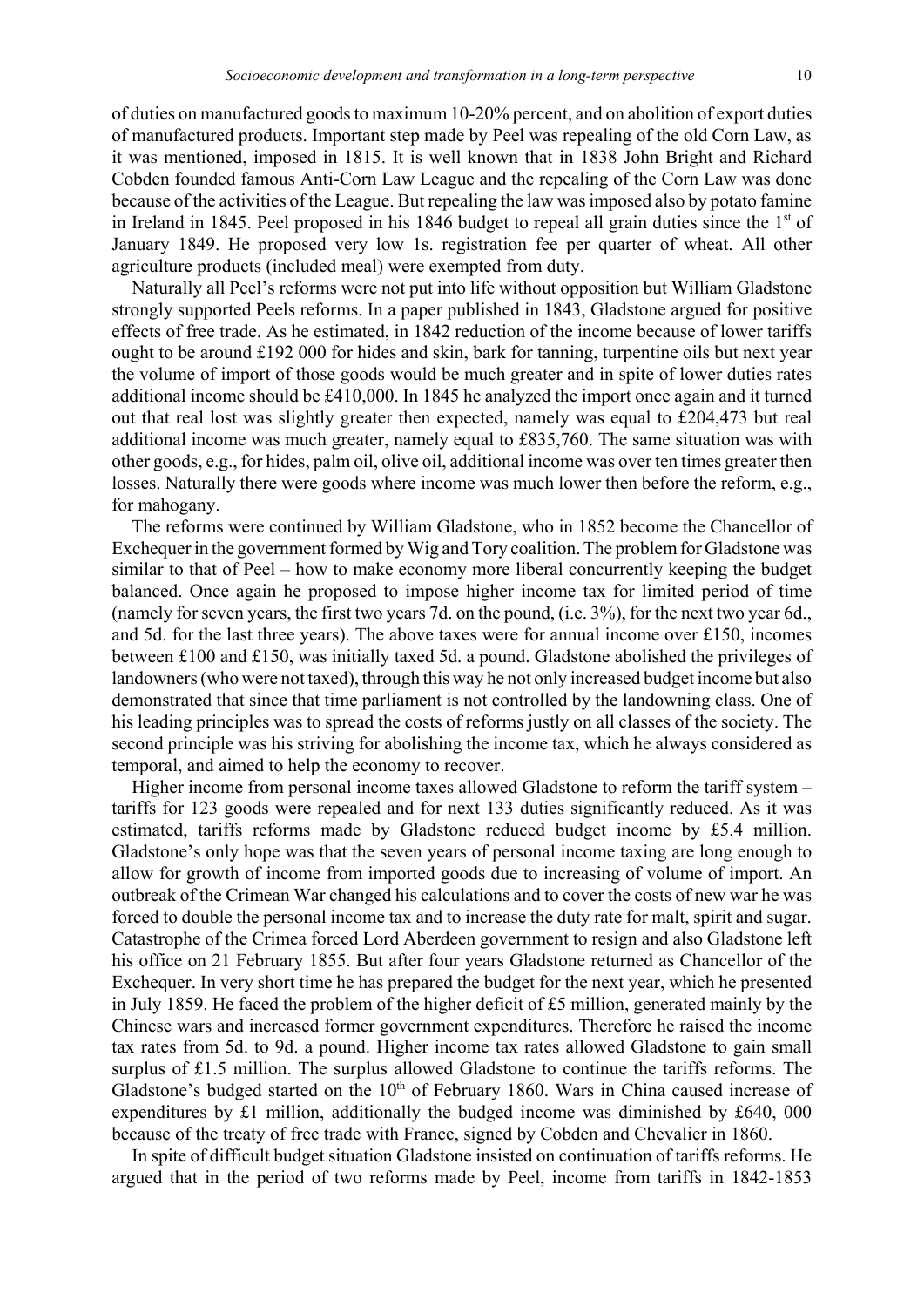increased £221,000, annually. In that period export increased to the level of £4.3 million. This figures were much higher then in the former anti-reform period 1832-1841. He proposed to widen the Cobden-Chevalier treaty. Naturally in the first year after that step the income from tariffs diminished by £910,000. To secure his budget he increased the income tax from 9d. to 10d., although previously he promised to repeal income tax. Before the treaty the volume of French-Britain trade was smaller then £20 million annually. After signing the treaty trade increased to £43.5 million in 1862 and £63.5 million in 1866, and still increased (with the fluctuations caused by Franco-Prussian war of 1873) until 1880 when the treaty lapsed.

Before the Peel reforms the number of taxed items were equal to  $1052$  (the state on the  $1<sup>st</sup>$  of January 1840), in 1853 this number was diminished to 466, and still decreased to 419 in 1859. After approval of the Gladstone's budget in 1860 the number of taxed items was diminished to 48, out of this 15 were the main source of the budget income.

Gladstone tried to fulfill his promises and diminished the income tax rate form 4% in 1861 to 1.7% in 1866. In spite of the tax rates reduction the budget income was higher then it was expected. In 1864 surplus of £3.7 million was worked out (and it was made during three years of troublesome conditions in agriculture). The surplus allowed for further tax reduction. Gladstone entered 1866, the last year as Chancellor of the Exchequer, with the surplus of £2 million. In his May 1866 speech in Parliament he used tariff reforms on timber as and an example of positive effect of tax reduction.

In the period 1868-74 Gladstone served as the prime minister of Her Majesty Government.<sup>11</sup> In the four first years Robert Lowe was Chancellor of the Exchequer and he continued the reforms initiated by Gladstone in the beginning of the 1860s. In the first year he repealed the symbolic 1s. registration fee on grain import and the tax on insured property. He lowered the income tax from 6d. to 5d. (the increased rate was imposed by Benjamin Disraeli to cover military expedition into Abyssinia). In the following years he continued repealing and diminishing duties rates on many other items. British economy was still growing but increasing military and social expenditures have not allowed Lowe to continue policy of tax reduction and in fact in 1871 he was forced to increase the income tax rate by 2s. Although budget surplus in 1872 allowed to reduce the income tax to 4d. (but this rate was payed by person with very high income of £300). In the following two years the tax rate was diminished to 3d. and 2d, respectively.

In 1874 Disraeli won the campaign (in spite of Gladstone campaign to abolish the income tax) and for six years he become the prime minister. During this six years Disraeli increased military and social spending to such extend that budged deficit increased by £6 million (in spite of increasing the income tax by £5 million). It is worth to point out that during five years of Gladstone premiership income surplus was equal to £17 million (and the income tax reduction by £12 million).

Once again Gladstone become the Prime Minster in 1880-85, but in this period he proceeded different policy then in the past decades. Partially because Britain's problems in Ireland, South Africa, Egypt and Sudan Gladstone's government faced real budget problems. Public spending increased from £81 million in 1881 to £89 million in 1885. In the last year of his premiership the income tax was equal to 8d. a pound, i.e., 3.2%. He introduced duties on beer and alcohol. Looking at Figure 1 suggest that 1870s and 1880s are the first decades of the substitution phase of the next 'Welfare Economics' wave of socioeconomic development. During his second term Gladstone capitulated under the pressure of the social mood of the end of the  $19<sup>th</sup>$  century.

A.J.P. Taylor correctly notified the changing social conditions in the last decades of the  $19<sup>th</sup>$ century and the first decades of the  $20<sup>th</sup>$  century. He wrote that

 $11$  In the last two years of his premiership he was also the Chancellor of the Exchequer.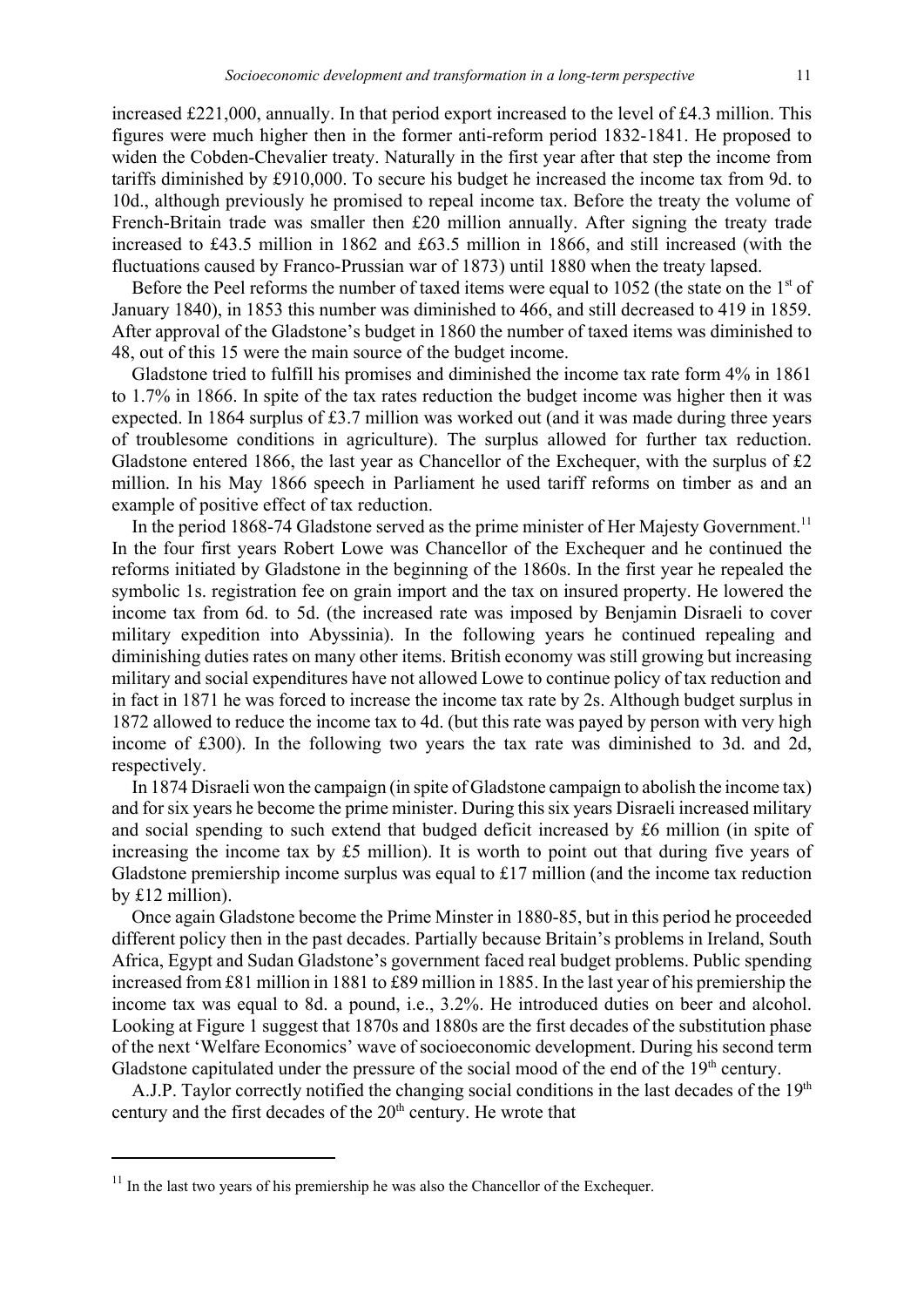Until August 1914 a sensible, law-abiding Englishman could pass through life and hardly notice the existence of the state, beyond the post office and the policeman. He could live where he liked and as he liked. He had no official number or identity card. He could travel abroad or leave his country for ever without a passport or any sort of official permission. He could exchange his money for any other currency without restriction or limit. He could buy goods from any country in the world on the same terms as he bought goods at home. For that matter, a foreigner could spend his life in this country without permit and without informing the police. Unlike the countries of the European continent, the state did not require its citizens to perform military service. ... The Englishman paid taxes on a modest scale: nearly £200 million in 1913-14, or less then 8 per cent. of the national income. The state intervened to prevent the citizen from eating adulterated food or contracting certain infectious diseases. It imposed safety rules in factories, and prevented women and adult males in some industries, from working excessive hours. The state saw to it that children received education up to the age of 13. Since 1 January 1909, it provides a meagre pension for the needy over the age 70. Since 1912, it helped to insure certain classes of workers against sickness and unemployment. This tendency towards more state action was increasing. Expenditure on the social services had roughly doubled since the Liberals took office in 1905. Still, broadly speaking, the state acted only to help those who could not help themselves. It left the adult citizen alone.<sup>12</sup>

Good measure of the role of the state in the economic process (what is one of the categories suitable for distinguished proposed centennial waves of socioeconomic development) is the share

of public spending in the national income. Figure 3 shows how this share evolved in the  $19<sup>th</sup>$  century. Including debt charges the share reached the level of almost 30% in the first decades of the  $19<sup>th</sup>$  century. Policies of Huskisson, Peel and Gladstone allowed to reduce this share to the level of 7% in 1870s. Since the middle of 1880s the share increased once again and as we will see in the next section it was steadily growing in the  $20<sup>th</sup>$  century. Exact values of British government expenditure are presented in Table 2. Large public debt was a heritage of mercantilist policy (as in modern time high debt of the most industrialized counties is the result of 'welfare policy' – what will be discussed in the next section). Service of debt consumed over 50% of the government budget in the most hard time for liberal governments (see the



*Figure 3. Share of public expenditures in national income in the 19th century Great Britain*

last two columns in Table 2). All efforts of liberal governments have given positive effect in the second half of the century, Great Britain entered the 20<sup>th</sup> century with very low debt and the service of this debt cost only 10% of the budget. But just at that time liberal ideas were in retread and Britain entered the period of high government spending and increasing of the state debt. The similar situation is currently in almost all industrialized countries. Debt of industrialized modern

<sup>12</sup> A.J.P. Taylor, *English History 1914-1945*, New York and Oxford: Oxford University Press. 1965, p. 1.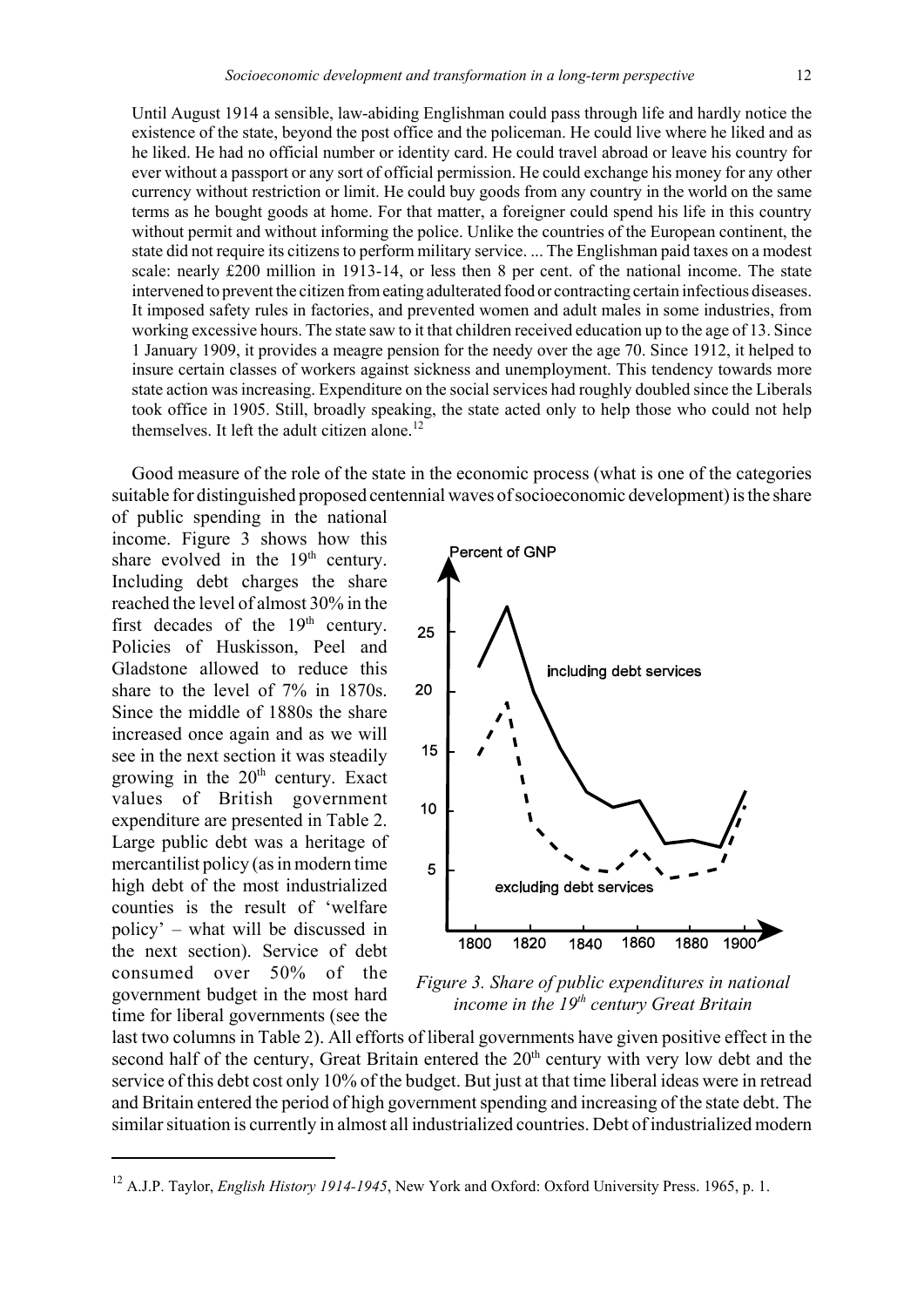states ranges from 40 to 130% of GNP. In 1990 debt of Great Britain was comparable small (but very high measuring it by the 19<sup>th</sup> century standards), namely it was equal to 35% of GNP, in other countries the debt was much higher: USA 56.9%, Germany 41.2%, France 48.5%. Especially high debt was in two countries, namely Belgium and Italy, 130.2% and 101.1% of GNP, respectively.

|      | National<br>Income |           | <b>Public Expenditures</b><br>(Debt services excluded) | <b>Public Expenditures</b><br>(Debt service included) |                         | Debt services |                      |
|------|--------------------|-----------|--------------------------------------------------------|-------------------------------------------------------|-------------------------|---------------|----------------------|
| Year | £ million          | £ million | % of National<br>Income                                | £ million                                             | % of National<br>Income | £ million     | $%$ of the<br>budget |
| 1770 | 130.1              | 5.7       | 4.0                                                    | 10.5                                                  | 8.1                     | 4.8           | 45.7                 |
| 1801 | 232.0              | 34.2      | 14.7                                                   | 50.9                                                  | 22.0                    | 16.7          | 32.8                 |
| 1811 | 301.1              | 57.2      | 19.0                                                   | 81.6                                                  | 27.1                    | 24.4          | 29.9                 |
| 1821 | 291.0              | 26.4      | 9.1                                                    | 58.4                                                  | 20.0                    | 32.0          | 54.8                 |
| 1831 | 340.0              | 22.7      | 6.7                                                    | 51.9                                                  | 15.3                    | 29.2          | 56.3                 |
| 1841 | 452.3              | 23.7      | 5.2                                                    | 53.2                                                  | 11.7                    | 29.5          | 55.5                 |
| 1851 | 523.3              | 26.4      | 5.0                                                    | 54.7                                                  | 10.5                    | 28.3          | 51.7                 |
| 1861 | 668.0              | 46.6      | 7.0                                                    | 72.9                                                  | 10.9                    | 26.3          | 36.1                 |
| 1871 | 916.6              | 41.0      | 4.5                                                    | 67.8                                                  | 7.4                     | 26.8          | 39.5                 |
| 1881 | 1051.2             | 51.4      | 4.9                                                    | 80.6                                                  | 7.7                     | 29.2          | 36.2                 |
| 1891 | 1288.2             | 69.5      | 5.4                                                    | 93.4                                                  | 7.3                     | 23.9          | 25.6                 |
| 1901 | 1642.1             | 173.5     | 10.6                                                   | 193.3                                                 | 11.8                    | 19.8          | 10.2                 |

Table 2. Government expenditure in Great Britain in 1770-1901

(source: B.R. Mitchell, Phyllis Deane, Abstract of British Historical Statistics, Cambridge: Cambridge University Press, 1962)

The idea of income tax is relatively young – in Great Britain it was introduced in 1799 and in USA in 1861. In the whole  $19<sup>th</sup>$  century the income tax never exceed the level of few percent (see Figure 2), only one time the income tax reached the level of 10% (during the Napoleonic wars). It was abolished during 26 years after signing the peace treaty in 1815. Since its reintroduction in 1842 it fluctuated in the range of 1% to 6.7% (in 1855). What ought to be stressed, in the whole  $19<sup>th</sup>$  century period after the Napoleonic wars intention of all liberal governments was to abolish the income taxes. The income tax was always treated as a temporal tool to balance the budget in the period of tariffs reduction. British  $19<sup>th</sup>$  century liberals considered a retread from once increased tariffs much harder then a retread from the imposed high income tax rates, therefore they selected the way of increasing income tax rates and concurrently decreasing tariffs rates. Low tariffs stimulated higher economic growth and usually, after very limited period, the income from duties was kept at the same or greater level as before the duties' reduction. The policy of low income taxes ended with the outbreak of World War I. Initially, after the WW I the tax rates increased to the level of 25-30%, in the following decades steadily increased to reach 40% during World War II and was kept almost at that level after WW II. Great Britain is not a peculiar state, the same scenario was in all industrialized countries in the  $20<sup>th</sup>$  century.

Stafford Northcote, Gladstone's private secretary and later Chancellor of the Exchequer, in 1874 noticed "[t]he seemingly paradox, that a larger revenue might be obtained from smaller duties, had turned to be the simple expression of economic law, which appeared capable to more extensive application that it had yet received. Duties had been largely reduced, and even in some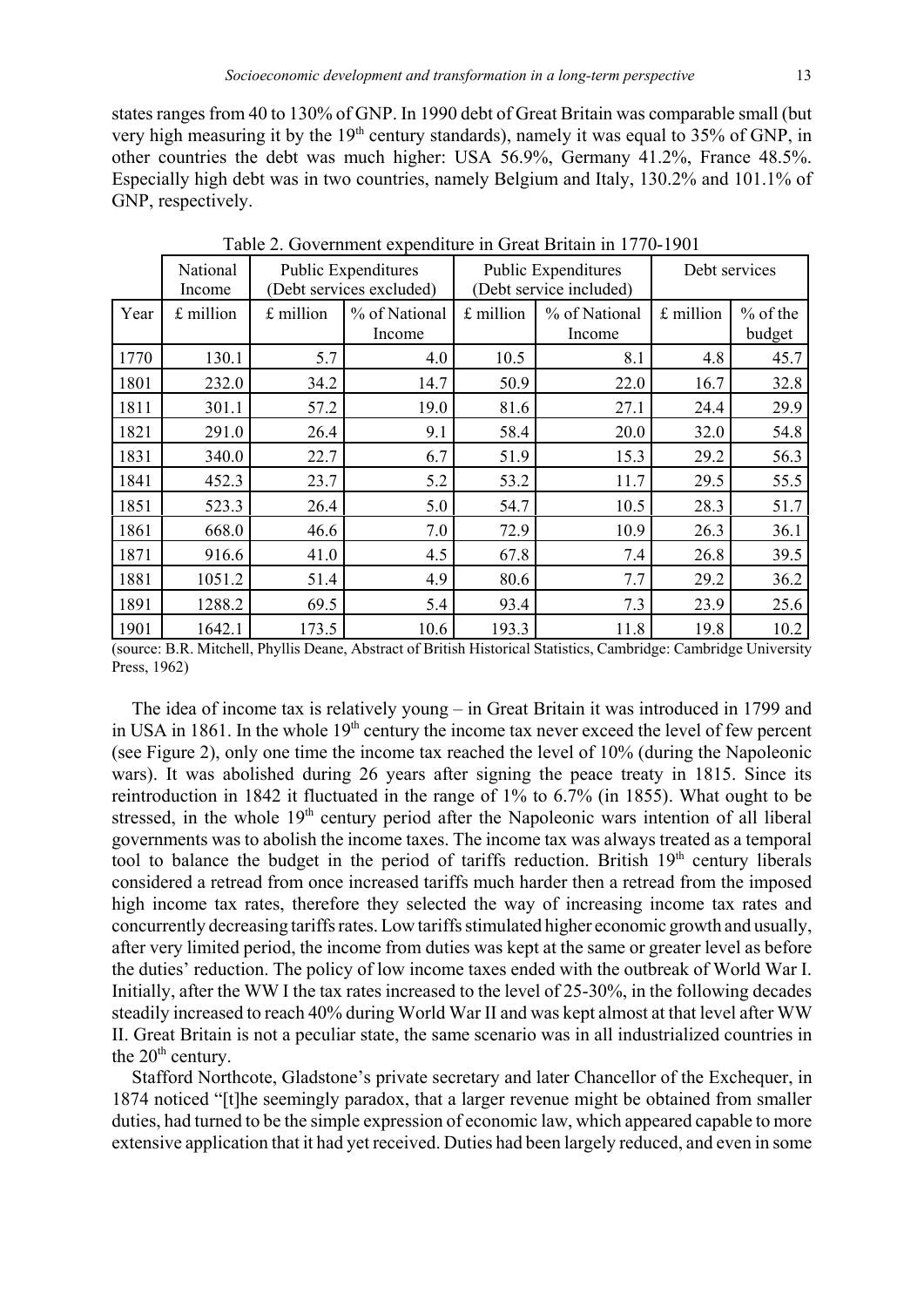cases repealed; yet the [overall] revenue was as large as before and was evidently growing"13. This opinion can be illustrated by Figure 4, where we can see that increasing volume of import in the second half of the  $19<sup>th</sup>$  century (mainly due to decreasing tariffs) was accompanied by almost constant income from collected duties.

We have focused on the  $19<sup>th</sup>$  century Britain but the same tendency toward more liberal economy was observed in other European countries and in the USA. In 1834 all dispersed German states introduced the custom union (*Zollverein*). Although the evolution toward free trade within German states started a few decades earlier. It was Friedrich List who had advocated

400

300

(million)

the elimination of tariffs. In 1818 the Prussian customs union abolished all internal duties and in 1828, Prussia extended the union to the first of several neighbouring states. A total of 18 German states joined the *Zollverein* in 1834. Member states had the advantages of access to the sea, aid in building highways (and later railroads), their own customs administrations, veto over economic decisions. All German states outside of Austria, except Bremen and Hamburg, joined the union by 1867. Austrian countermeasures failed because of continued protectionist duties on trade outside the union and the diplomacy of the Prussian statesman Otto von Bismarck. The *Zollverein* resulted in increased industrial prosperity, German economic unity, and, from 1867, a common German parliament for economic matters.

continent followed that policy of free



*Figure 4. Value of import and customs revenues in* The other states on the European *Great Britain in the second half of the 19<sup>th</sup> century* 

trade. We have mentioned about the Chevalier-Cobden treaty of free trade between Britain and France, signed in 1860. It was that *Anglo-French Treaty* where for the first time the notation of the *most-favoured-nation status* was used. Thanks to that notion international trade was much more vigorous in the second half of the  $19<sup>th</sup>$  century.

#### *Welfare economics*

The  $20<sup>th</sup>$  century image of the economy was shaped in the last 30 years of the 19<sup>th</sup> century. During that period the image of the economy which had prevailed in Western societies since the end of the 18<sup>th</sup> century was significantly modified. Under the influence of socialist ideas (of the Fabians in Great Britain, the social democrats in Germany and also Marx and Engels) the role of the state government in economic life has changed. Since the end of the  $19<sup>th</sup>$  century it has been claimed that the government should take care of the redistribution of national income to provide social justice. Active involvement of the state in the economy was initiated in European continent by Otto von Bismarck in 1870s (Bismarck's *Sozialpolitik*, and *Solidarzollschutz*).

import valu

<sup>13</sup> in Francis W. Hirst, *Gladstone as Financier and Economist*, London:Ernest Benn, 1931, p. 73 – quoted after Rabushka, 1985, p. 51.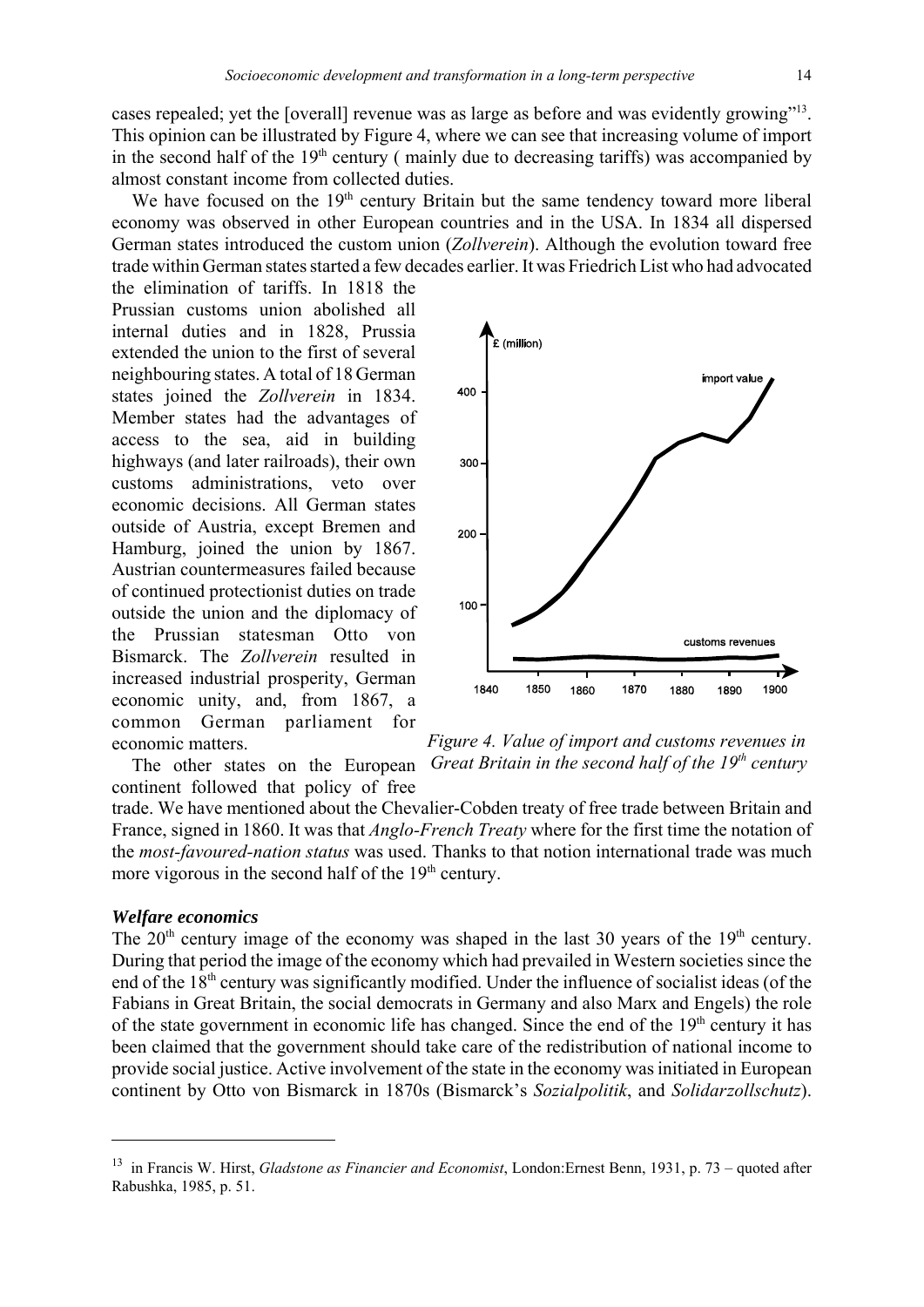Albeit less promptly, a similar propensity towards greater government intervention was observed in the USA. One of the favourable indices of the role played by government in the economic process is reflected in the fraction of government spending in the gross national product. Until the 1870s US government expenditure was less then 2% of GNP; during the 1870s it increased to 4%, was around 3% in the next 40 years, grew to 7% in 1920s and since that time steadily increased to reach 10% in 1939, 19% in 1950, and since 1960 the proportion of government spending roughly stabilized at the level of 30%. Similar trends have been observed in all modern capitalist states, public spending is much higher in all modern capitalist European countries – probably the extreme case is Sweden with its public spending in the 1980s running at over 60% of the national GNP. In the end of the  $19<sup>th</sup>$  century the share of public spending very rarely extended 10% but since the beginning of the  $20<sup>th</sup>$  century it steadily grows. In Figure 5 the selected countries shares of public spending related to GNP and the average value out of the 16 industrialized countries is presented. Before the World War I the growth was relatively slaw but since WW I was growing much faster to reach currently the level of 50%. In the last decades the dynamics of growth is slightly slower, what can suggest that the industrialized states entered the substitution phase of the next wave of socioeconomic development.



*Figure 5. Share of public spending (selected countries and average of 16 the most industrialized countries) (after* The Economist)

Another, more detailed, data on government spending of two countries (namely USA and Sweden) presented in (Henderson, 1993, p. 263) confirms the long term pattern of government spending mentioned above. As we see in Figure 6, the government spending as the share of GNP was remarkable stable in the whole 19<sup>th</sup> and beginning of the 20<sup>th</sup> centuries, it increased during wars but typically returned to its previous level. This pattern has changed after the World War I, since that time the government spending steadily increases. Probably this trend will continue for roughly next decade or two, and it will fall after that during the future 'liberal wave' of socioeconomic development in the  $21<sup>st</sup>$  century.

Concurrently to the growing role of the state in the economy the expansion of trade unions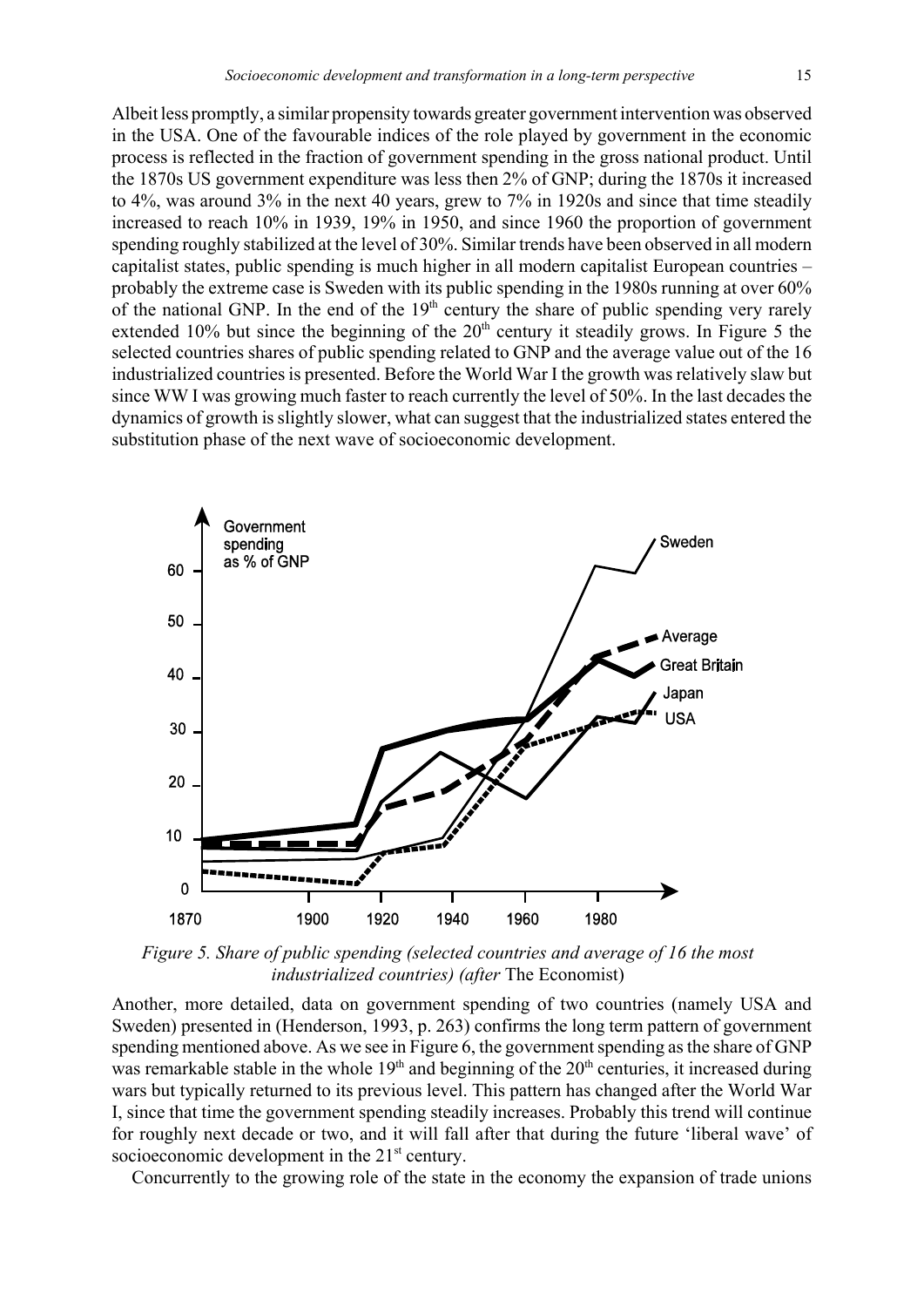and their much greater influence on the economic decisions of entrepreneurs and on the political decisions of the state governments were observed. It is a kind of co-evolution of these two phenomena, fully understandable – for both parties, government as well as workers, it is much easier to negotiate if both sides of the negotiation process have balanced powers. The state, with the cooperation of big head offices of trade unions, started to play the role of 'economic governor and social functionary'. This idea was expressed in extreme form in the politics of the New Deal in the 1930s (see below), and expounded as a coherent theory by J.M. Keynes in his *General Theory of Employment, Interest and Money* (1936).



*Figure 6. U.S. and Swedish central governments spending as a percent of GNP (after Gordon Tullock,* 'Government Spending' *in Henderson, 1993, p. 263)*

The shift of the image of the economy at the end of the  $19<sup>th</sup>$  century was also associated with a new management and organization approach in industry and a new posture in agriculture. Innovative practice in management was mainly connected with a new vision of organization of working processes in factories. Frederick W. Taylor, inventor of 'scientific methods of management' has shown how it is possible to improve the working conditions of a worker in a factory by using 'systematic enquiry of the workplace'. Contrary to the almost universal belief that the main aim of Taylor's approach was to increase capitalists' profits, Taylor's primary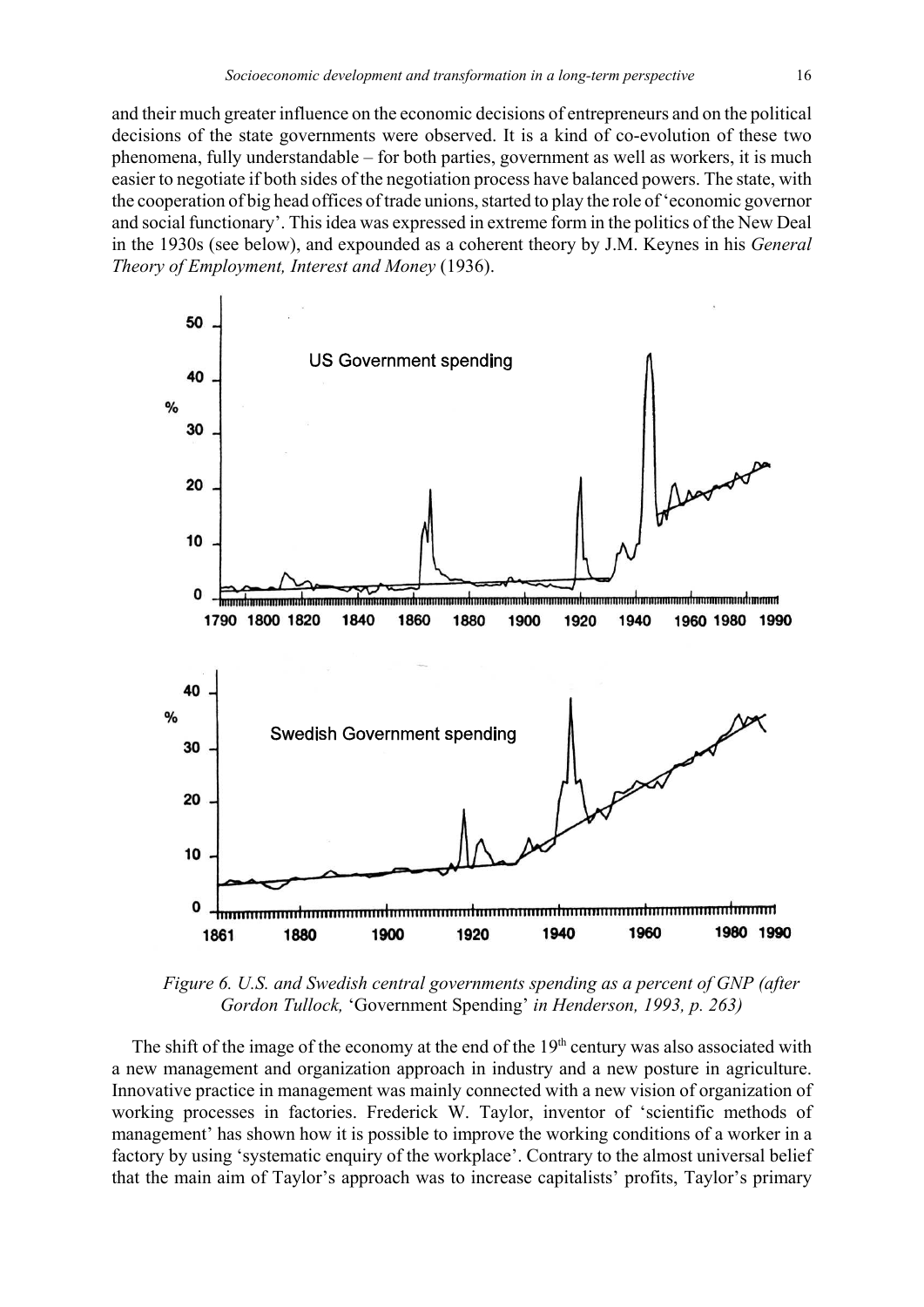intention was the improvement of workers' conditions of labour. Henry Ford, by introducing his assembly line to manufacture famous model T, opened the way to mass production and mass markets. He has shown that it is possible to accumulate large global profits by gaining only small unit profits. He demonstrated and established the advantages of what is now termed economies of scale. The essence of this philosophy of production and fulfilling material needs is expressed in Ford's famous statement that he was able to produce and to sell cars of 'any colour you want so long as it is black'.

Changes within agriculture at the end of the  $19<sup>th</sup>$  century were coupled with the structural changes of whole societies. Agriculture since then has not been the predominant form of employment for the majority of the  $19<sup>th</sup>$  and  $20<sup>th</sup>$  centuries, but concurrently farmers had to provide a sufficient quantity of food for the growing society. This demand imposed a flow of capital and an increase of technological progress in agriculture (especially in the United States). The organization and mode of production in agriculture became more and more similar to those in industry. A farmer became an agronomist and technologist, who organizes the production of food not only to feed his family but principally to manufacture a surplus of food to be sold.

The predominant category of material needs in the 20th-century image of the economy were any mechanical and automatic mechanisms (goods, things) of households, especially those facilitating household labour (refrigerators, washing machines, kitchen robots, and so on). Fulfilment of these needs was possible thanks to the application of mass production (economies of scale).

In United States the substitution phase was initiated in the period after the Civil War. The United States did not use an income tax until 1861, and then only as a temporary measure to help finance the Civil War. Similar to income tax policy in Great Britain, in the initial phase of its introduction, only richer persons were taxed in 1861 in USA. The tax rate was equal to 3% for income over \$600 per annum, 5% for income over \$10 000 (three years later increased to 10%). The income below \$600 was exempted from income tax. The Sixteenth Amendment to the US Constitution, ratified in 1913, consists of a single sentence that allows income taxation. The ensuing 1913 income tax exempted the first \$3,000 from taxation and taxed the remainder of income at graduated rates ranging from 1 percent for income up to \$20,000 to as high as 7 percent for income over \$500,000. Since the Civil War the role of federal government slowly but steadily is increasing. The basic principle of non-intervention of the federal government persisted and laisses-faire principle was treated as fundamental one astonishingly long in America. The process toward social state was accelerated by Woodrow Wilson, during his presidency in 1912- 20. In the initial period of his career Wilson was under influence of Walter Bagehot's (1826- 1877) treaty on *Physics and Politics* and his inclination was toward conservative liberalism. Later as politician he has retreated from the liberal thinking and has tried to find compromise between classical liberalism and current social conditions. He tried to be representative of middle class and concurrently take care about poorer social groups. He still though that the government ought to play rather a moderate role in proceeding social reforms. During his presidency campaign he spoked on classical vision of freedom but also he stressed the necessity of widening (at least in some spheres of social life) the scope of intervention of government and retread from the concept of minimal state. In 1919, not without the proud, he said that although he is not socialist, a lot of people call him socialist (see Sobolewska, Sobolewski, 1978, p. 96).

Some keen observers of the social processes in the end of the  $19<sup>th</sup>$  century noticed the changes of social attitude in that period. In 1883 G.J. Goschen noticed greater and greater limitations put on the basic principle of laisses-faire and steady increase of spheres of state control and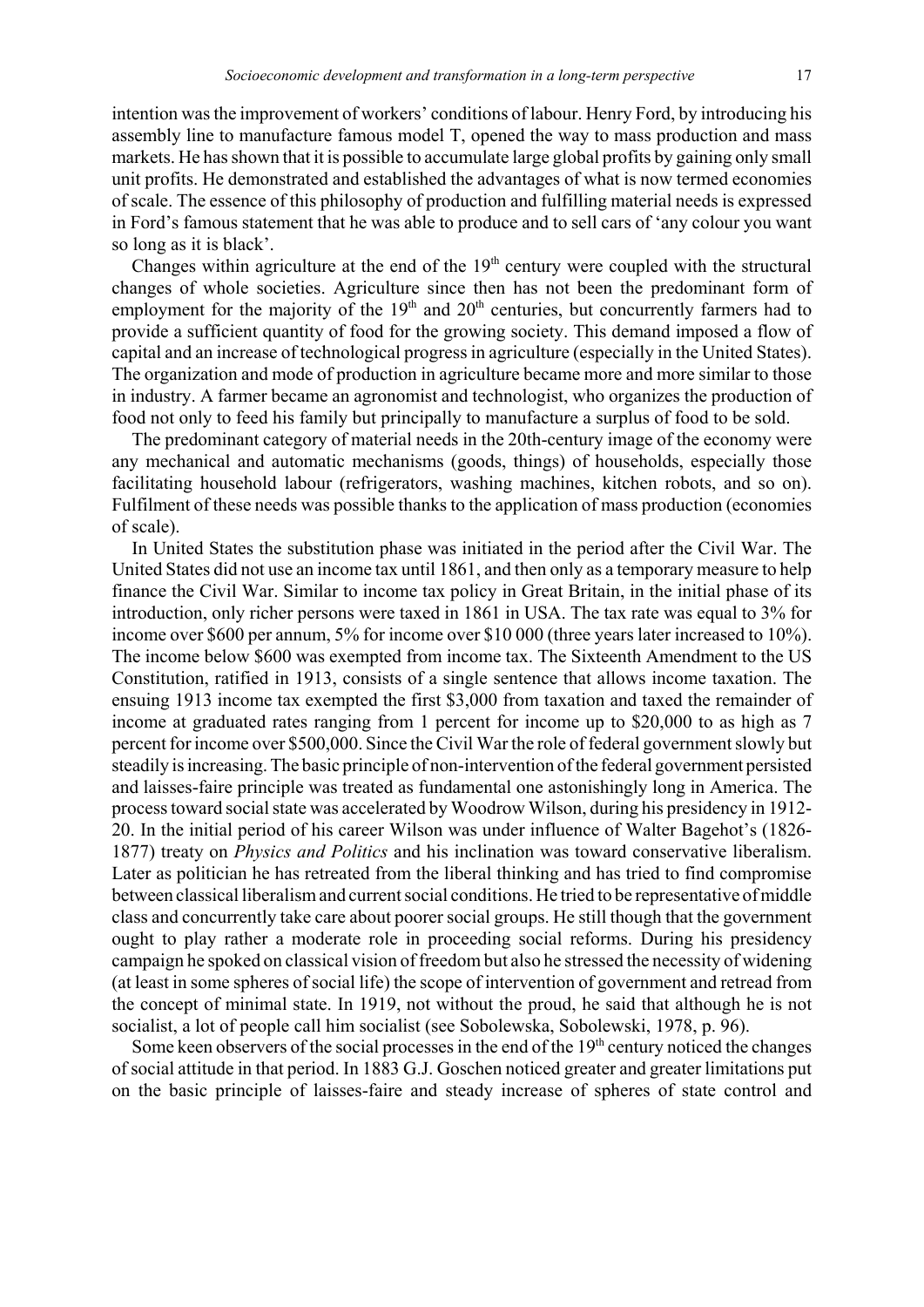intervention.14 The World War I accelerated the changes of the trend observed since the 1870s and 1880s. State of the war imposed activity of normal citizens, their everyday life has been controlled and governed by central authorities. To adjust the economy to a new requirement the existing structure of industry has been changed – some branches, promising in the peace time have been eliminated or at least their development were significantly slow down, some new (especially related to a military sector) emerged or even bursted. Freedom of migration has been significantly limited, the same can be said about the freedom of press and freedom of different views expressions.

The first decades of the 20<sup>th</sup> century in most European countries and in the USA are marked by triumph of social liberalism (sometime called democratic liberalism). Labour Party in Great Britain was founded in 1900 (although its name was established in 1906). Initially it was a federation of diversified trade unions, socialist societies and parties. Since 1918 individual persons were allowed to become members of the Labour Party. Growing popularity of socialistic ideas forced liberals to include them in their doctrine, but it has not helped them to play an important role in creating social development. Liberal Party has been put aside on the margin of socio-political life, in 1931 Liberals got only 7% of votes. In 1924 Labour Party won election and J.R. MacDonald become the prime minister. They introduced many social programs that were developed and widened in the next decades by other Labour governments (especially by the government of C. Attlee in 1945-51).

Herbert Clark Hoover (1874-1964), was the president of USA in the period of Great Depression 1929-33. Against dominated current trends of thinking and in spite of very difficult situation of American society he treat American socio-political system as the best in the world. He claimed that a free access to education creates itself the possibility of real application of the principle of 'equal of opportunity' for American citizens. Government's social help to the poor was in his opinion 'offending American perception of justice'. He repeated that government intervention into economic life would threaten basic principles of freedom. He warned that if it happened it would lead to the final victory of bureaucracy over civil self-governance. Franklin Delano Roosevelt easily defeated Hoover in 1932 campaign by promising Americans a New Deal. FDR introduced and developed his New Deal program in 1933-39 promising relief, recovery, and reform that aimed at solving the economic problems created by the Depression of the 1930s. Accepting the 1932 Democratic presidential nomination, Roosevelt said: "I pledge you, I pledge myself, to a new deal for the American people." The New Deal included federal action of unprecedented scope to stimulate industrial recovery, assist victims of the Depression, guarantee minimum living standards, and prevent future economic crises. The production controls and price supports managed by the National Recovery Administration and the Agricultural Adjustment Administration (both set up in 1933) initially helped to put business proprietors and farmers back on their feet, but the nation's economy did not regain its 1929 level until the United States entered World War II. The Public Works Administration (formed in 1933) and the Works Progress Administration (formed in 1935) helped tide many of the jobless over hard times, but nearly 9.5 million remained unemployed in 1939. The Social Security Act (1935) created a system of old-age pensions and unemployment insurance, and the Fair Labor Standards Act (1938) established a federal minimum wage and maximum-hours policy; both laws, however, excluded millions of working people. The New Deal laid the foundation for a greater federal commitment to manage the economy and provided a system of programs to aid the poor.

The New Deal programme was followed by the Fair Deal program of president Harry S. Truman (initiated in 1949). Included among the Fair Deal proposals were a full employment law,

<sup>14</sup> G.J. Goschen, 1883, *Laissez-faire and Government Interference*, London, after W.H. Greenleaf, 1983, *The British Political Tradition*, vol. 2. *The Ideological Heritage*, Methuen, London, p. 44.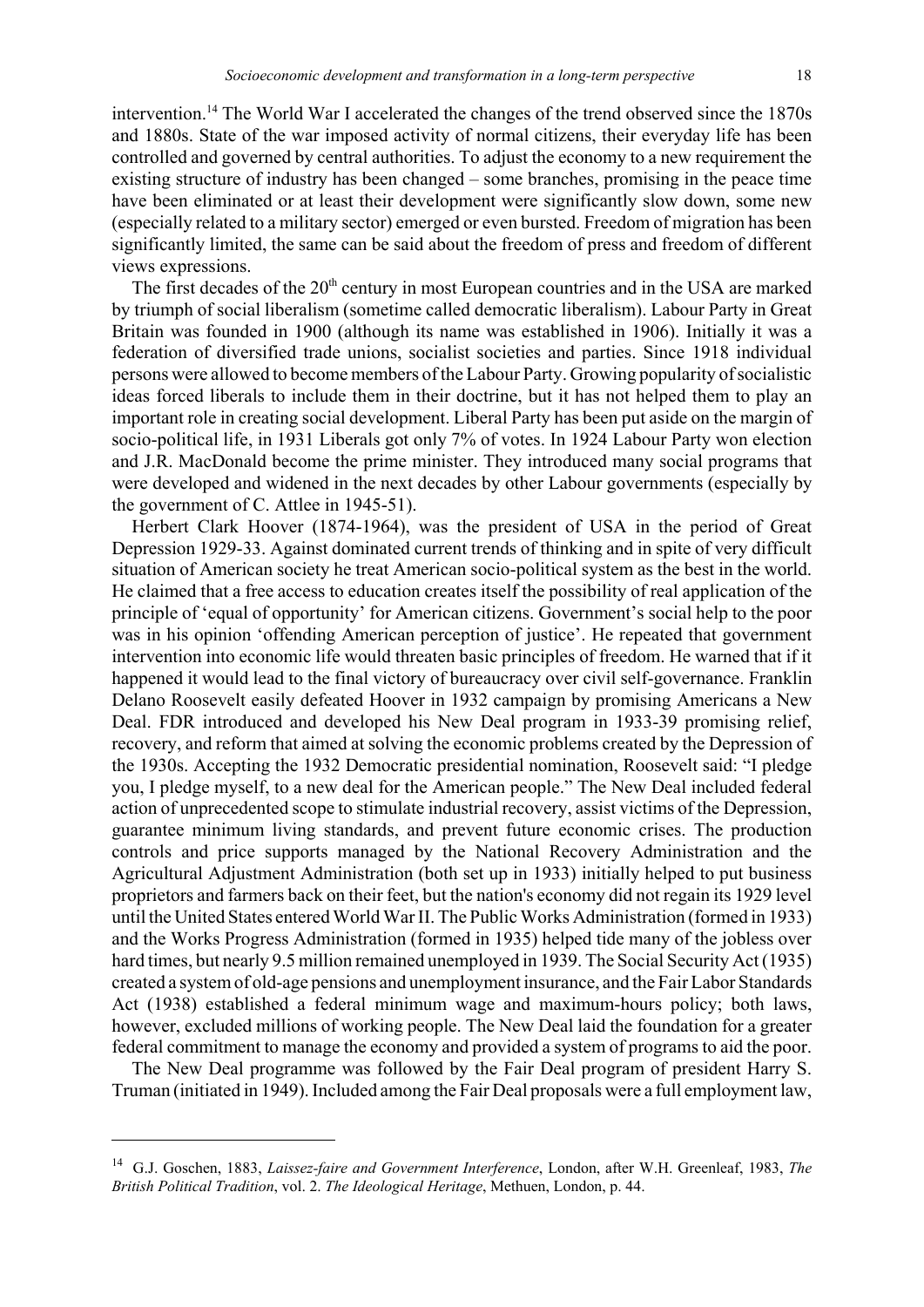a national health insurance plan, extended social security, aid to education, civil rights legislation, public housing, universal military training, an increase in the minimum wage, and a fair employment practice act. In response to Truman's proposals, Congress passed the Employment Act of 1946 (which established the Council of Economic Advisers), the Housing Act of 1949 (which was the first to provide federal funds for urban renewal), the Fair Labor Standards Act Amendments of 1949 (which raised the minimum wage from 40 to 75 cents an hour), and the Social Security Act Amendments of 1950 (which increased Social Security benefits and extended their coverage to include an additional 10 million persons, including agricultural and domestic workers, state and local government employees, and self-employed persons).

 "New Deal" was a slogan invented by Roosevelt and his advisors and in fact was negation of Hooverian interpretation of 'equality of opportunities'. New Deal initiated a lot of new social programs. We have mentioned the Social Security Act of 1935, now administered by the Social Security Administration and the Health Care Financing Administration. The principal programs are Old-Age, Survivors, and Disability Insurance (OASDI) and Medicare, which includes Hospital Insurance (HI) and Supplemental Medical Insurance (SMI). They provide direct payments to maintain the income of retired or disabled workers, their dependents, or their survivors and to defray some medical expenses of the long-term disabled and of retirees and their spouses aged 65 and older.

In 1988, Congress passed the Medicare Catastrophic Coverage Act. This act expanded Medicare coverage to protect beneficiaries from financial ruin in the event of serious, long-term illness. Catastrophic hospital insurance took effect in January 1989. Later that year, however, Congress repealed the act after many beneficiaries objected to having to pay a surcharge to cover the costs of the expanded coverage.

It is worth to mention that idea of social insurance was put into life in the substitution phase, in 1883-84, by Chancellor Otto von Bismarck who in Germany established the first social insurance programs, sickness insurance, and workers' compensation plans supported by the compulsory contributions of workers and employers; in 1889 old-age insurance was added on, to which the government also contributed.

France introduced a voluntary national unemployment insurance plan in 1905, little more was done until 1928, when a vast range of compulsory programs was adopted. The 1920s also witnessed the development of national social security plans in many other European nations, in some Latin American countries, and in Japan.

Great Britain instituted a national social insurance scheme, establishing a rudimentary unemployment and old-age insurance program, in 1911 (*National Insurance Act*). This program was greatly expanded in 1925 and after World War II when a program of "cradle-to-grave security", advocated by Sir William Henry Beveridge, was adopted. New Zealand, under the pressure of economic hardship, adopted a sweeping social insurance and welfare plan in 1938, and Australia gradually instituted a similar program in the late 1930s and 1940s.

Canada introduced a national unemployment insurance program funded by equal contributions from employers and employees in the late 1940s. It also developed an old-age pension program that is financed by general tax revenues and instituted a family allowance plan under which families receive a small monthly payment for each child. In addition, the compulsory Canada Pension Plan is a contributory retirement plan that provides retirement and disability benefits to covered workers. The Guaranteed Income Supplement program ensures a minimum income for persons over age 65.

Since Franklin Delano Roosevelt the U.S. federal government spending increased over 160 times and government spending on social programs increased over 270 times. Expenditures on health care in the United States was equal to 14.2 percent of GDP in 1995, up from 5 percent in 1960. The Advisory Council on Social Security estimated that by 2020 expenditures on health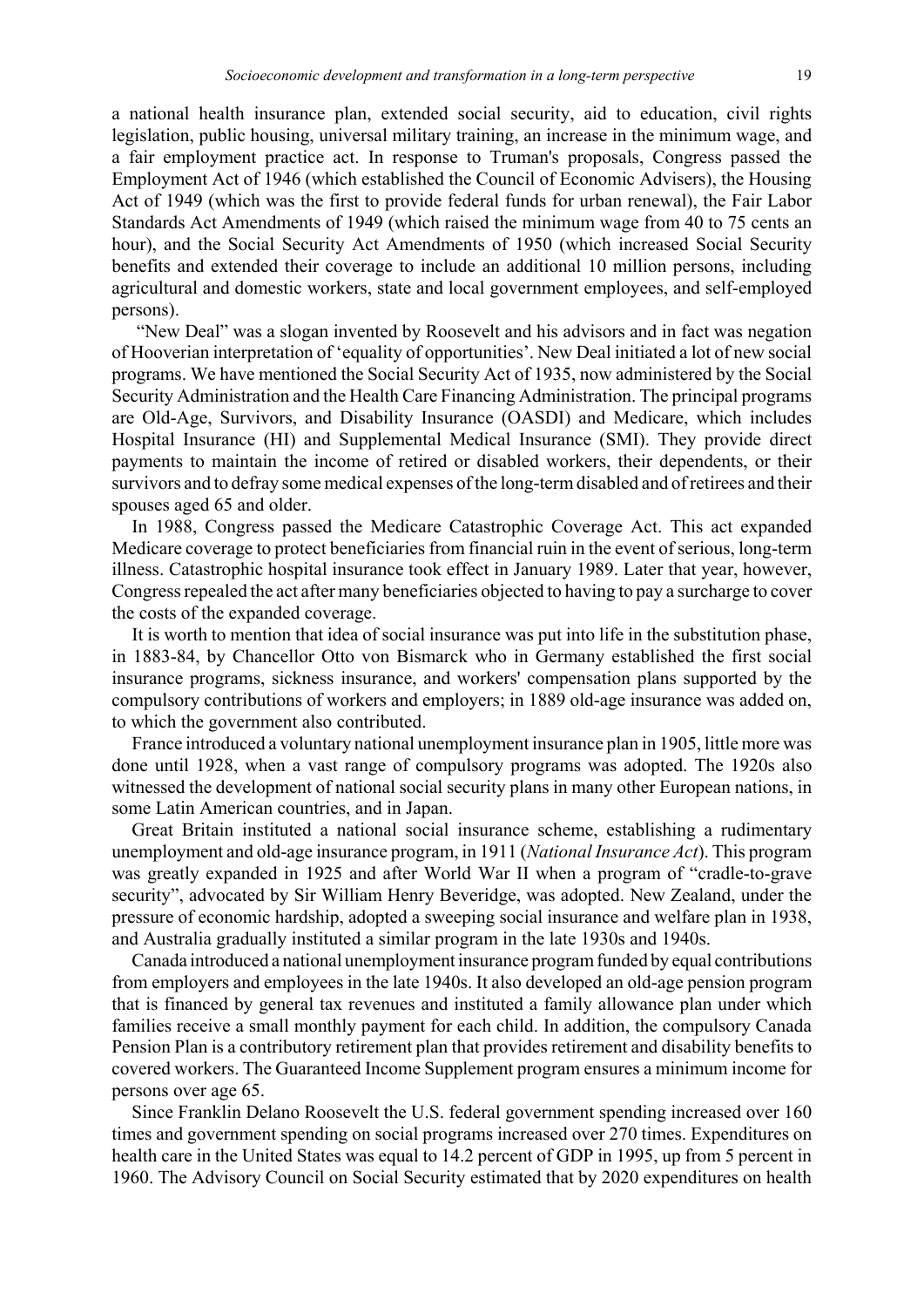care will consume from 25 percent to 30 percent of GNP.



Wholesale Price Index, United Kingdom, 1800-1979

Source: Reprinted with the permission of the Pacific Research Institute for Public Policy. From: Bordo, David. "The Gold Standard." In Money<br>in Crisis, edited by Barry N. Siegel. San Francisco: Pacific Research Institute,



Wholesale Price Index, United States, 1800-1979

Source: Reprinted with the permission of the Pacific Research Institute for Public Policy. From: Bordo, David. "The Gold Standard." In Money<br>in Crisis, edited by Barry N. Siegel. San Francisco: Pacific Research Institute,

## *Figure 7. Wholesale price indices in UK and USA in the 19<sup>th</sup> and 20<sup>th</sup> centuries*

One of important consequences of New Deal introduction was quick growth of different federal agencies in the decades following its introduction. Some government agencies existed before New Deal, like *Army Corps of Engineers* founded in 1824. In the end of 19<sup>th</sup> (i.e., during the substitution phase) the number of these agencies started to growth. One of the most powerful was *Interstate Commerce Commision* founded in 1887 but true avalanche of them was observed after introducing New Deal program – over fifty percent of agencies which existed in 1966 was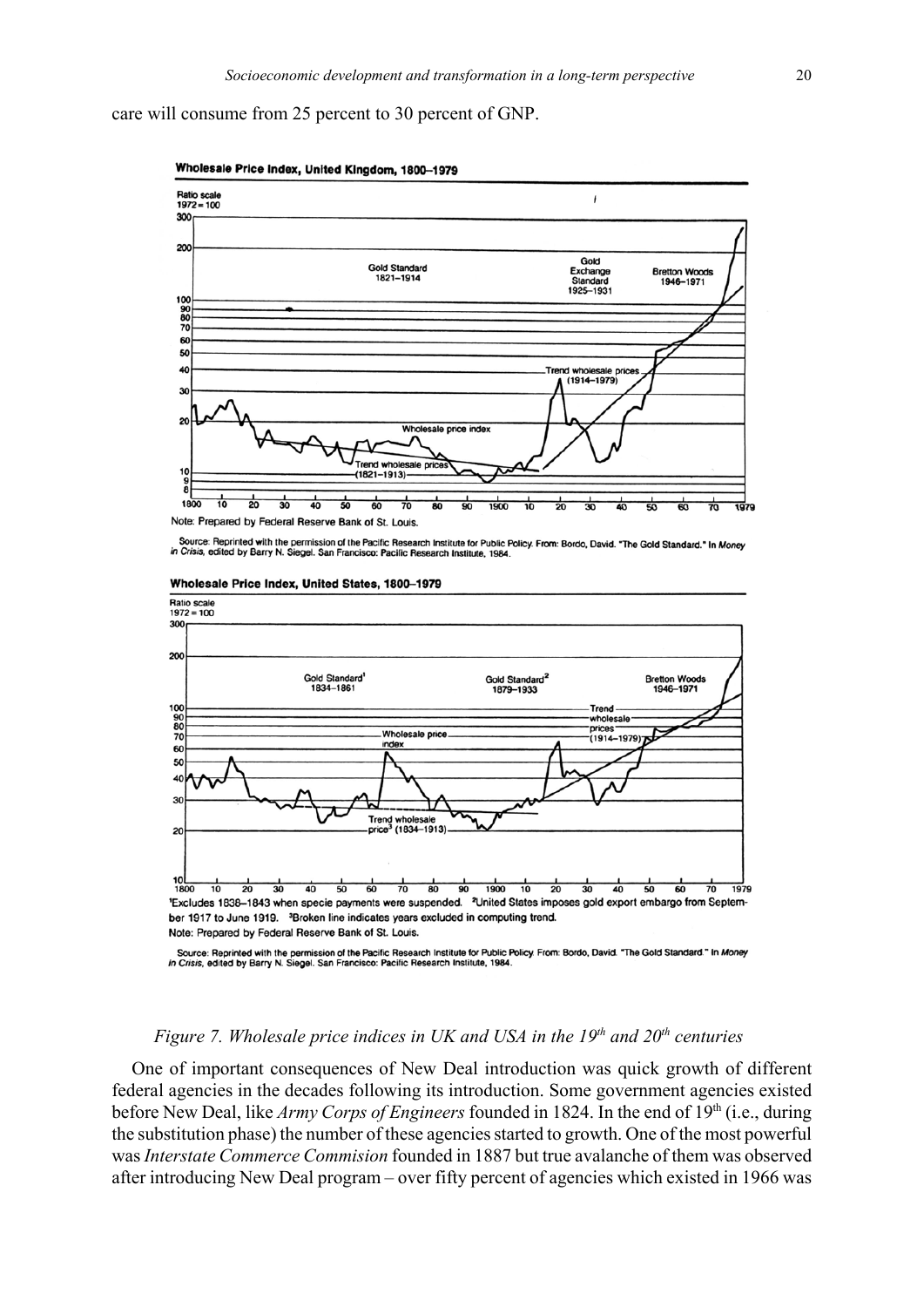created after 1933. At the initial phase of development all these federal agencies was created to act (control) within very limited sphere of social life, frequently within one branch of the industry. A lot of them have grown into very powerful agencies in later decades after their origin and widened the spheres of their activity. Some of them, like Food and Drug Administration, Consumer Products Safety Commision, National Highway Traffic Safety Administration, Environmental Protection Agency influence and control almost all spheres of the national economy.

Since the 1930s a number of different acts, statutes, norms, etc. issued by the federal government grows almost exponentially. It was very difficult to manage within so large number of issued federal acts, therefore in 1936 the first volume of *Federal Register* was published. The main aim of publishing *Federal Register* was to collect all federal acts in one place to allow their more efficient use. It is very educative to follow the evolution of the size of *Federal Register* issues over last decades – 1936 issue consisted of three volumes with total 2411 pages (it was spread on 15 cm of a bookshelf). Twenty years later, in 1956 the *Federal Register* consisted of 12 volumes, 10 528 pages, and consumed 65 cm on a bookshelf. In 1966 the number of volumes grown only to 13 but number of pages grown to 16 850 and length on a shelf was 90 cm, in 1978 it was 36 478 pages and 323 cm of a shelf. The issue of 1980 consisted of 87 012 pages and it was a peak of the length of *Federal Register*. In the middle of 1980s the number of pages has dropped to 47 418 pages (in 1986) but once again increased to 67 716 pages in 1991 and 69 688 pages in 1994.

Differences between the 'classical' and 'welfare' waves are visible in many quantitative variables. Let us give as example of such variable a wholesale price index in UK and USA (see Figure 7). In both countries during the 'classical wave' the prices were very stable, first signs of 'new epoch' are visible in the beginning of the  $20<sup>th</sup>$  century, and the trend initiated in the first decade of the  $20<sup>th</sup>$  century is continued during the whole wave of welfare economics. The prices in the first eight decades of the  $20<sup>th</sup>$  century multiplied over eight times. The socioeconomic system is highly correlated therefore we can identify very similar patterns of development of many other variables, let we mention only presented changes of government (public) spending as the share of GNP (Figures 3 and 5) and personal income taxes (Figure 2).

The stable level of prices in the  $19<sup>th</sup>$  century was mainly the result of the gold standard which was international standard in that century and which was in retreat in the 20<sup>th</sup> century. In the last two decades of the 20<sup>th</sup> century a revival of gold standard is discussed. It can be expected that some form of gold standard will be introduced and from this point of view the next century may be similar to the  $19<sup>th</sup>$  century – it can be expected that in the  $21<sup>st</sup>$  we will live in the world of almost constant, stable prices.

### *Market economics - future image of the economy*

It is almost commonly accepted that the last decades of the  $20<sup>th</sup>$  century are characterized by continuous flux. We have witnessed a multitude of tremors in business, industry, and the whole economy. Newspapers are full of information about mergers and acquisitions, technological change, the deregulation of business, the emergence of global financial markets, a shift from mass production to flexible manufacturing, the emergence of the internet as a major business tool, a reassessment of the role of small firms, and so on. It is a kind of fashion to write about 'managing the change'.

The words of Heraclitus (c.  $535-c$ . 475 B.C.) that "we could not step twice into the same rivers" warn us that history never repeats but to some extend the magnitude of changes in the last decades of the 20<sup>th</sup> century are comparable to those changes in the industrial world in the last decades of the  $18<sup>th</sup>$  and the  $19<sup>th</sup>$  centuries. We can also expect that in some respect economic development in the  $21^{st}$  century will be similar to the  $19^{th}$  century development, especially as we think in more general terms as liberalization, competition, industry concentration,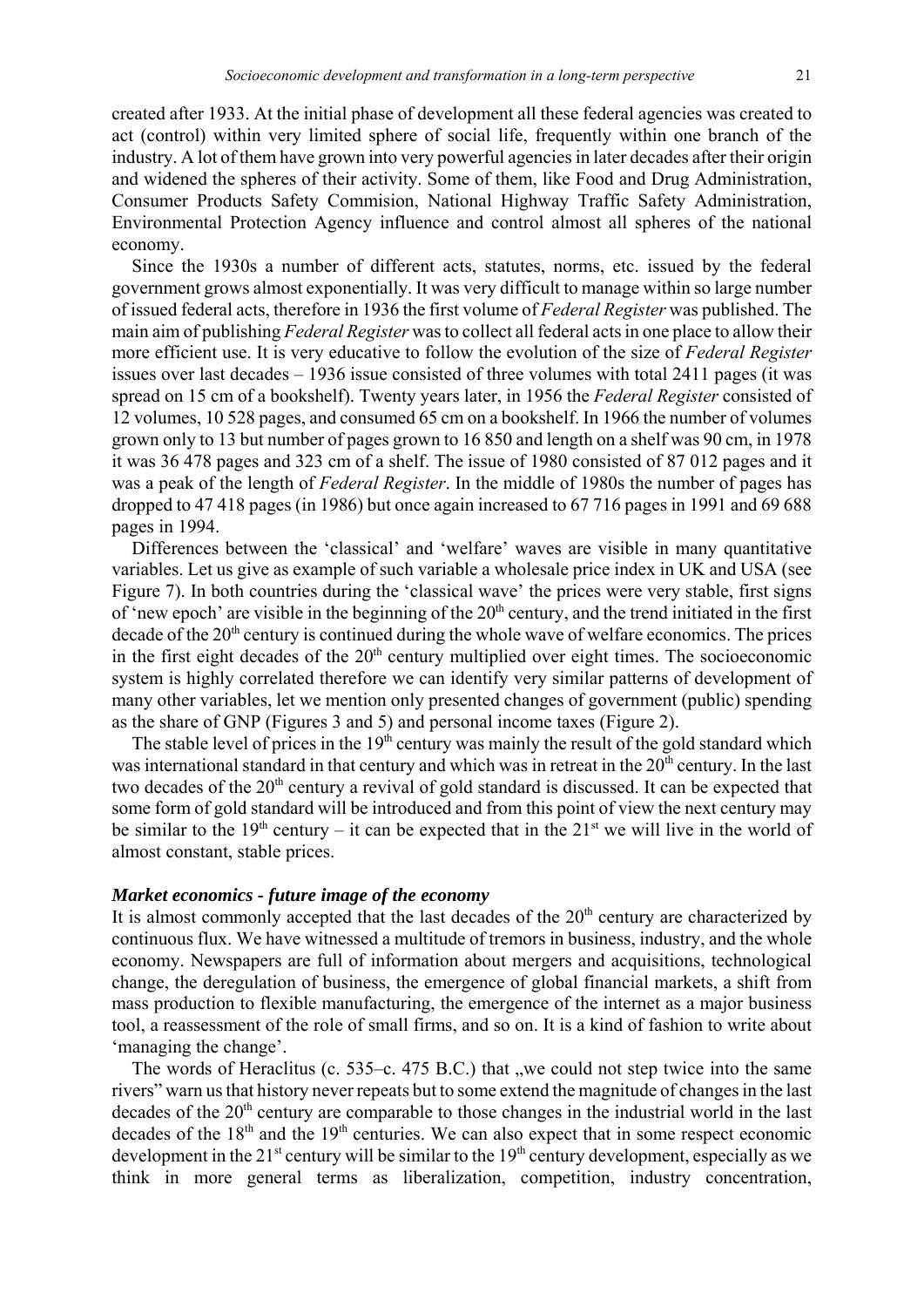decentralization, government intervention, etc.

Opinions on future ways of production and the future image of the economy are diversified and heterogenous. But there is a common understanding that the emerging image of the economy will be essentially different from that predominant in the  $20<sup>th</sup>$  century. All categories of paragons mentioned in the begining of this paper will be modified or have been modified since the beginning of the 1980s.

The emerging category of needs will also include mechanical and automatic household devices but the predominant position will be occupied by devices fulfilling higher-order needs – connected with entertainment, sport, hobbies, craft, art, and so on. The basic difference between needs in the last decades and the future category of needs rests in the possibility of buying any commodity according to individual preferences, taste, relish and fancy. A leading slogan of the previous image of the economy was '*economy of scale*' and it seems that in the emerging image of the economy this slogan will be replaced by a new one, namely '*economy of scope*'. In the emerging image of the economy production of different products on the same set of plants will be as cheap (or even cheaper) as the production of one product on different plants. Potentialities of mass production will be much less important than elasticity of production and flexibility of design for individual requirements. The new manner of production will be based on current highly developing technologies in microelectronics, computer science and the computer industry, telecommunication, and so on, and will result in the integration of currently separated technologies. First attempts have already been made, for example, CAD, CAM, CAE – Computer Aided Design, Manufacturing, Engineering; CIM – Computer Integrated Manufacturing; FMS – Flexible Manufacturing Systems; and computer trade technologies based, for example, on EFT – Electronic Funds Transfer.

In the emerging image of the economy we will also witness modification of the objectives of economic activity; besides contemporary predominant objectives focused on effectiveness and profit maximization, future consequences of current economic activities will also be taken into account. The modification of economic objectives is forced by the growing consciousness of the ecological problems facing contemporary societies.

Economic analysis of industrial processes in the last decades suggests that besides two 'classic' factors of production, namely labour and capital, there exists a third 'residual' one, sometimes called knowledge, related to technological progress. Results of some statistical analysis show that this third, 'residual' factor of production is responsible for 70 to 80% of observed economic growth, and only 20 to 30% of economic growth is related to the classical factors – labour and capital. The discovery of the third factor of production will have a significant influence on the economic policy of the state. Even now we observe further and further divergence from Keynesian economics and macro-planning towards a more decentralized economy based on the philosophy of self-organizing processes. In the new conditions the role of the government in economic process will be much less significant, but probably there will be no radical retreat from state interventionism, which has been growing steadily since the beginning of this century. Probably the future model of the state in economic life will be something intermediate between the model of the state as the 'night watchman' and the 'welfare state' – contemporary state monopoly. This process of shifting towards the new model of the state is observed all around the world – starting from the United States, through the European states (Sweden, Germany, Great Britain and many others), and ending in the East European states, former communist states, Poland, Hungary, the Czech Republic and Slovakia, and former Soviet republics.

A new subsequent feature of the emerging image of the economy will be a shift from the international to the world economy (a current modern term is globalization). International economy has been a subject of research for economists since the days of Adam Smith. What we have witnessed in the last decades is a tendency towards the strong cooperation of domestic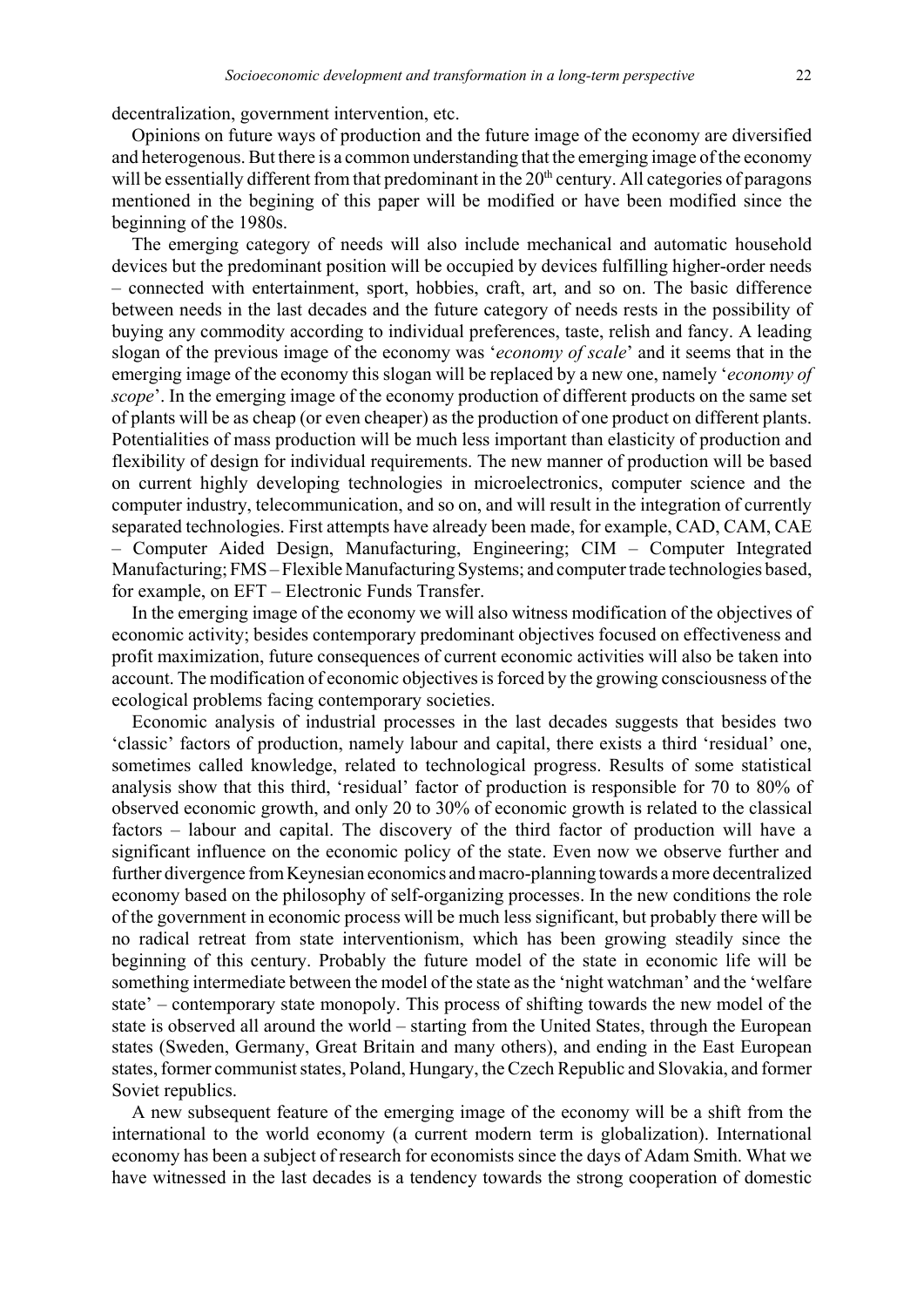economies and the creation of a world economy. One of the challenges for modern economic thought is how to explain the domestic economy as part of the world economy. The 19th-century separation of domestic and international economy is an obsolete concept. Economists must go beyond the traditional limitation of economic analysis focussed on the concept of the domestic economy (see, e.g., Drucker, 1971, p. 200).

Like in the first decades of the  $19<sup>th</sup>$  century so now in the eve of  $21<sup>st</sup>$  century rapid technological change has lead to questions and concerns about the role of small firms in industrial economics. An important role of small and medium sized firms in economic development was missed by politicians and most economists of the  $20<sup>th</sup>$  century, it was out of fashion to write about role of small firms in driving economic progress and especially in forcing emergences of new ideas and innovations. This attitude changed in the last decade of the  $20<sup>th</sup>$ century and now it is almost commonly accepted that such problems of contemporary industrial societies as unemployment are not solvable by relevant government policy but only through individual activities and their engagement in creation of large number of small firms. Before the emergence of mass production and Taylorist work organization most firms were small. Initiated by the growth of trusts in the late nineteenth century, the first seven decades of the twentieth century can be characterized by the growth of large and giant corporations (examples are U. S. Steel, Dupont, General Motors, Ford, IBM, Exxon, Merck, General Electric in USA but similar trends can be found in most industrialized countries). In this development small firms were viewed as inefficient and socially less desirable. Noticeable reverse of this trend was observed in the USA in the end of 1970s, small firms have created over 50 million new job places in the last quarter of the  $20<sup>th</sup>$  century. This job creation was accompanied by the reduction of jobs by giant corporations, e.g., General Electric reduced its employment form 420 000 in 1980 to 276 000 in 1992 (and concurrently GE productivity has grown so the average sales growth rate in that period was around 10%).

Another process initiated in the end of 1970s in industrialized countries is privatization<sup>15</sup> what can be considered also as the reverse of the  $20<sup>th</sup>$  century trend of nationalization (i.e., increasing government ownership of the means of production). The process of privatization was initiated by Margaret Thatcher in Great Britain and Ronald Regan in USA but in the 1980s worldwide many other governments issued very similar policy (let us point out only selling out airlines by the Netherlands, Malaysia, Italy, and Thailand governments; Germany, Brazil, and Britain sold oil interests; the government of the Philippines sold hotels, sugar and coconut mills, and cement plants. Car and truck companies were sold by Britain). British prime minister Margaret Thatcher's government began to sell the public holdings in several industries, including telecommunications. In the United States privatization campaign of the Reagan administration was followed by state and local governments actions, mainly in the form of contracting out. State and local governments started to privatize basic housekeeping services (such as street sweeping, vehicle maintenance) but it was later on extended to services delivered directly to the public, such as garbage collection, ambulance and paramedic services, and various social services. There is ongoing discussion in the US about privatizing criminal justice system (see e.g. the project of National Center for Policy Analysis – the web address http://www.ncpa.org/pi/crime/crime.html). One of the results of this discussion is growing number of privately operated prisons.

In many spheres of the civil life the privatization process goes from the bottom as the direct result of individual members of the society by expanding the private sector and through this way diminishing the role of the public sector. This is a case in many industries but also in services,

<sup>&</sup>lt;sup>15</sup> The term privatization was put into common usage by Robert Poole at the Reason Foundation in California, in 1976.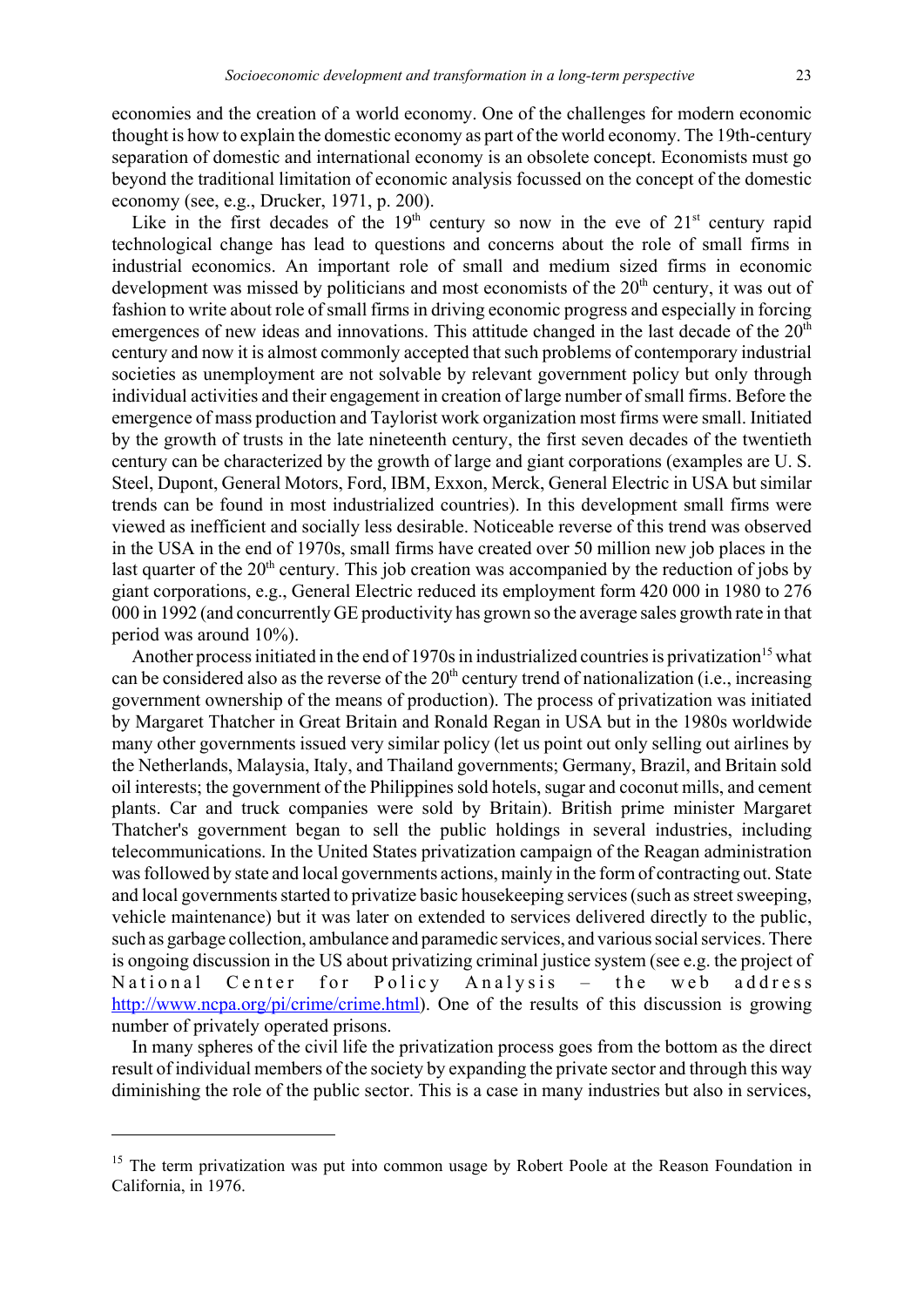e.g., in the USA there is over three times as many private security guards as public law enforcement officers and the private sector spends almost twice as much on private security as it is payed in taxes to support the public police.

A private sector is more innovative and more efficient then the public one, it is true not only in industry but also in a service sector. Privatized fire-fighting services in Scottsdale, Ariz., which cost about half as much as similar public services in nearby communities, provided a model for other fire-fighting companies. Some USA state and local governments have privatized further, by transferring ownership of major infrastructure projects to the private sector. There is very serious discussion about privatizing one of the last resort of government monopoly, the post office (in 1999 the privatization of the post services was initiated in the Netherlands).

In the 1990s the privatization process was accelerated. Several Latin American countries had moved in the direction of the free-market approach and advocated the privatization of some government assets and services. Most dramatic of all were the changes in the countries of Eastern Europe, which were in the process of disbanding their centrally-planned economies, and in the newly independent nations of the former Soviet Union. The privatization process goes with different velocity, sometime it is stopped, in some countries even reversed, but privatization efforts will continue in the next decades worldwide.

The process of world trade liberalization was initiated just after the World War II, and it was a direct reaction to governments' protective policy in the first decades of the 20<sup>th</sup> century. With the intention to encourage the USA export, duties were raised sharply in 1921 and again in 1922. The Smoot-Hawley Act (1932) imposed still higher tariffs (on average 60%) also in order to stimulate exports and to combat unemployment. Other countries followed that policy and imposed the same protective tariffs. The Reciprocal Trade Agreements Act of 1934 and other initiatives by U.S. Secretary of State Cordell Hull revived interest in free trade. An increased desire for free trade was reflected in the Bretton Woods Conference (1944). As an effect of this prolonged, diversified efforts a multinational treaty of General Agreement on Tariffs and Trade (GATT) was founded in 1947 and started on the 1st of January 1948. It ended when 117 member states signed the 'Uruguay Round' of negotiations in Marrakech, Morocco, on Apr. 15, 1994. GATT established a code of conduct for international trade, based on the principles that trade should be conducted without discrimination, tariffs should be reduced through multilateral

negotiations, and member countries should consult to overcome trade problems. GATT also established in 1964 the International Trade Center, operated jointly with the United Nations Conference on Trade and Development, to assist developing nations in promoting their exports.

Under GATT, a total of eight 'rounds' of trade negotiations brought about phased reductions in tariffs and other trade barriers. The prolonged eighth round began in September 1986 at Punta del Este, Uruguay. Participants agreed to expand the negotiations to include banking, investment, intellectual properties, and telecommunications. The talks were concluded in December 1993 and resulted in further trade liberalization. GATT negotiations allowed for tariffs



*Figure 8. World trade and world GNP in the second half of the 20<sup>th</sup> century*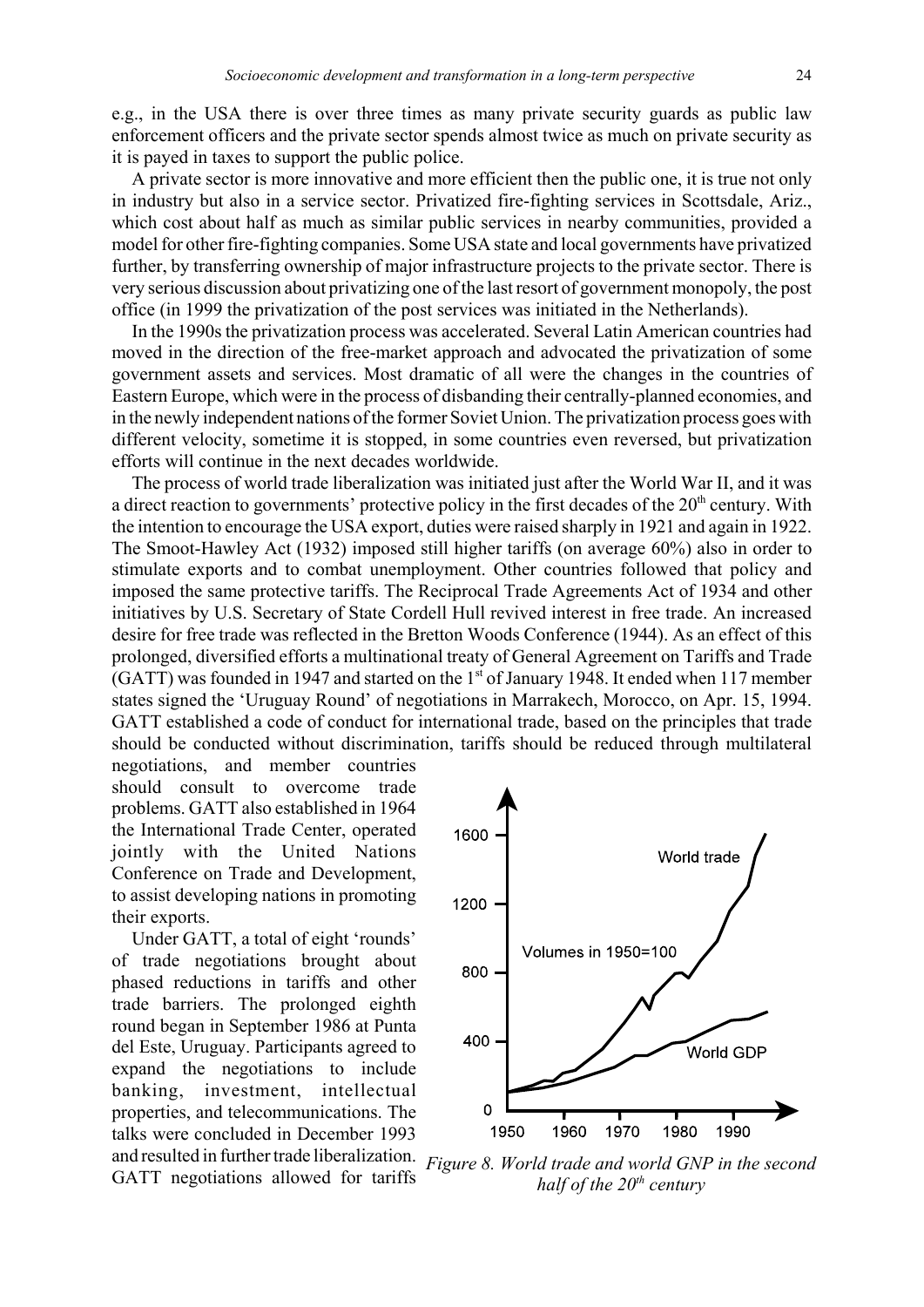reduction. In 1940s the average level of international trade tariffs was equal to 40%, since that time it started to be continuously reduced and it was equal to 25% in 1950s, 17% in 1960s, 13% in 1970s, 7.5% in 1980s and 5% in 1990s. It is expected that after 2000 it will reach the level of 3%.

In 1988 US Congress enacted *Omnibus Trade Bill* which allowed to open international markets to American products. The World Trade Organization (WTO) succeeded GATT as the overseer of world trade on January 1, 1995. The WTO is empowered by a multilateral agreement of December 1993 to moderate trade disputes among its 116 member states. Its agenda also includes environmental issues, labor standards, and questions arising from foreign investment after World War II;

Founded in 1958 the European Community created a single European economy in the European Union of 12 members. After signing the Maastricht Treaty in 1992, Europe can become one of the greatest region of the free trade in the World. Very similar tendencies are observed in other parts of our Globe. Let we mention only *Canadian-U.S. Automotive Agreement*, signed in 1965, which opened the way to sign *North American Free Trade Agreement* (NAFTA) between USA, Canada and Mexico. NAFTA took effect on the 1<sup>st</sup> of January 1994 and it is aimed to disembody all tariffs barriers by 15 years since its initiative. Recent idea is even to widen the NAFTA into Latin and South America.Very similar efforts are made to enact free trade zone with Japan, South-East Asia and Australia (so called *Pacific Rim*). Founded in 1989 at the instigation of Australia to promote trade liberalization throughout the Pacific Rim, the Asia-Pacific Economic Cooperation (APEC) group consists of 18 economies. The group held its first summit meeting in Seattle, Wash., in November 1993. At its second summit, held in Bogor, Indonesia, in 1994, the leaders of all 18 countries signed a nonbinding "declaration of common resolve" to create a Pacific free-trade zone by the year 2020. At its third summit, in Osaka, Japan, in 1995 members sought to accelerate trade liberalization. The fourth summit, held in Manila in 1996, discussed increased technical as well as economic cooperation.

A fall in barriers to trade has helped to stimulate its growth. The volume of world merchandise trade is now about 16 times what it was in 1950, while the world's total output is only five-and-a-half times as big (see Figure 8). The ratio of world exports to GDP has climbed from 7% to 15%.

The ongoing very intensive discussion in many countries about a need of tax reform is another indication of coming the liberal wave of economic order. Although we are far from the radical reforms but it seems that in some countries we can expect (in the perspective of a few decades) introduction the system of linear income tax (flat tax system). Reduction of the top mariginal rates and decrease of average income-tax rate is observed in many countries, for example when we compare the top marginal personal-tax rates in 1979 and in 1997 we can see that it was significantly reduced: in Great Britain from 81% to 40%, in Japan from 76% to 62%, in the United States from 72% to 57%, Italy 70% to 46%, France 60 % to 53% (only Germany increased the top marginal tax from 58% in 1979 to 60% in 1997, but probably it was caused by high costs of reunion of both German countries and in future we can expect reduction of tax rates).

In the previous section it was mentioned about increasing government's role of providing social security during the 'welfare economics' wave. Social security in most nations in the world evolved toward a pay-as-you-go system, that is into an intergenerational wealth transfer. The 'pay-as-you-go' system depends strongly on demographic factors more than it does on economic factors such as productivity gains. Birth rate and longevity determine the solvency of pay-as-you-go retirement systems. Im majority of nations that system experience strong crises, e.g. it is estimated that the US Social Security system will start losing money by 2012 and will be completely insolvent by 2029. Therefore, after decades of experience with that system many societies believe there is no economic issue facing the world today that is more important than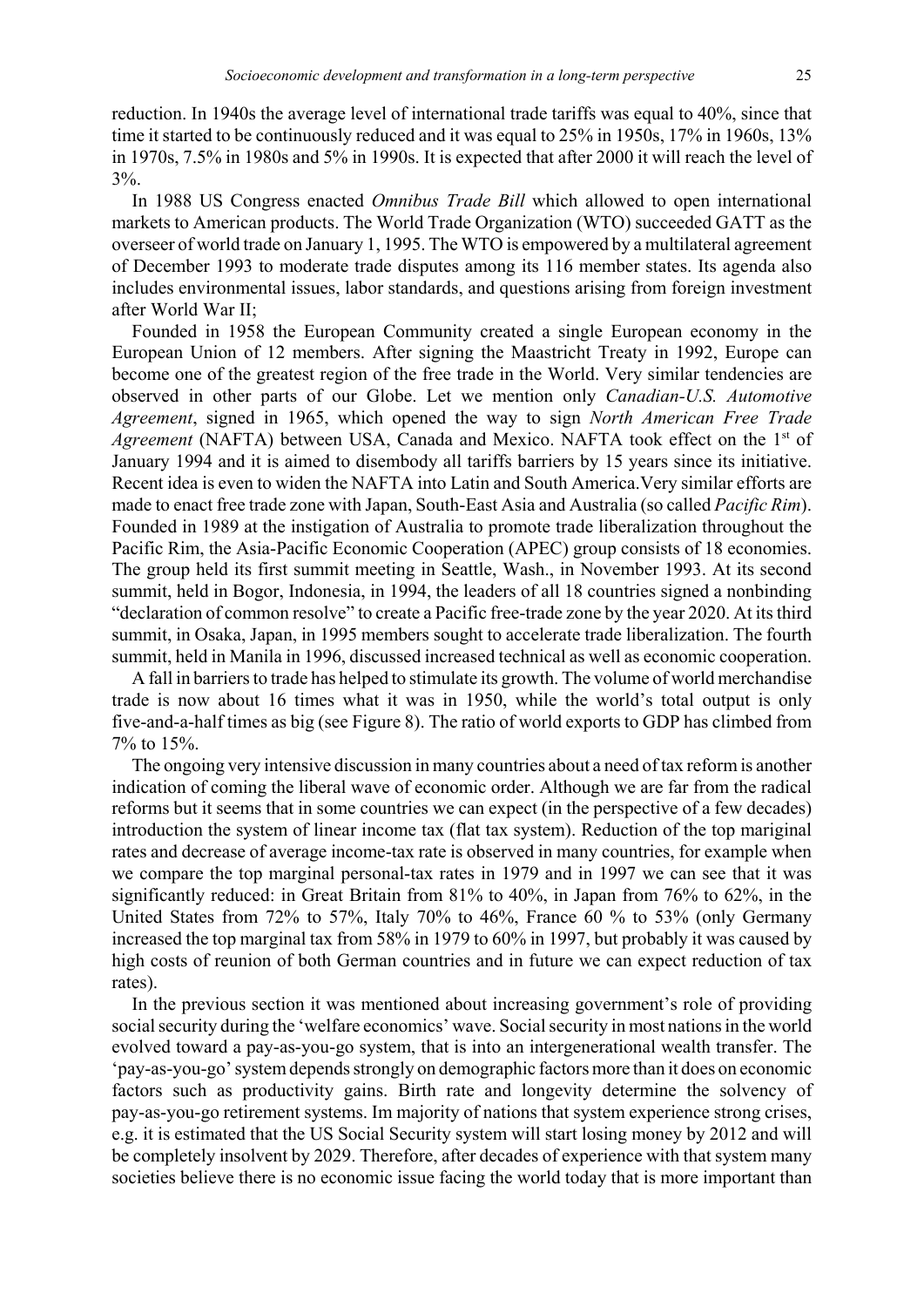converting public pension programs from pay-as-you-go government-run systems into individually capitalized privately owned retirement systems. Chile is the most successful example of Social Security privatization (which was initiated almost 20 years ago) but many other countries started reforms in that direction. Probably privatization of the social security will be one of the features of the emerging wave of the image of economic order.

In contrast to the very influential role of trade unions in the former image of the economy, the importance of trade unions in the succeeding image of the economy will be much smaller. This process is clearly visible now in the high-tech industries (computers, microelectronics, biotechnology) where trade unions do not exist or are very rare and weak. Drucker (1971, p. 81) states that:

The greatest obstacle to economic growth in the United States and Great Britain is the craft organization of work and especially the craft union, which puts a tremendous premium on doing things the way they used to be done. The craft union with its 'jurisdictions' and 'demarcations' (the former, the American – the latter, the British, term for union restrictions) prohibits, by definition, the learning of new skills by its members, and at the same time forbids access to skilled job by outsiders.

The new shape of the future society will also impose changes in the modes of work and the basic subject of labour – in the former image of the economy the worker-proletarian was the basic subject of labour. Different authors expose different features of the future society, and this is reflected in different names for that society, for example, Drucker (1971) and Toffler (1985) speak about the knowledge society, others speak about a post-industrial, information, informal or dual society. In Toffler's opinion a specific class of workers will arise, namely those whose work will be based on knowledge, and he proposes naming this class *cognitariat*. Drucker (1971, p. 350) writes that:

What the knowledge worker needs to be positively motivated is achievement. He needs a challenge. He needs to know that he contributes. This is in complete contradiction to what we have come to consider 'good management' of the manual worker. The essence of our experience here is summed up in the popular phrase, 'A fair day's work for a fair day's pay'. Knowledge workers, however, should be expected to do 'an exceptional day's work' – and, they should then also have a chance to earn 'exceptional pay'.

## **Conclusions**

The outline of economic development of the Western Hemisphere, sketched in this paper, was used to exemplify the general view on long waves of development of human societies observed at different levels of cultural evolution. There are some indications that each wave of economic development was initiated by publication of important books, e.g., mercantilsim was preceded by publications of Thomas Milles' *Treatise of Commerce* (1601), Thomas Mun's, *A Discourse of Trade from England unto the East Indies* (1621) and *England's Treasure by Forraign Trade* (1630); the classcial economics wave was preceded by publication of Richard Cantillon's *Essai sur la Nature du Commerce an Général* (1755,written 1730-1734), Anne Robert Jacques Turgot's *Elegy to Gournay* (1759) and *Reflections on the Formation and the distribution of Riches* (1766), Adam Smith' *An Inquiry into the Nature and Causes of the Wealth of Nations* (1776); the welfare economics wave foundations can be found in Karl Marx and Friedrich Engles *Communist Manifesto* (1848), and Karl Marx, *Critique of Political Economy* (1859) and *Capital* (vol. 1, 1867), William Stanley Jevons, *The Theory of Political Economy* (1971, Léon Walras, *Elements of Pure Economics* (*Éléments d'économie politique pure*) (1874), Alfred Marschall, *Principles of Economics* (1890); future wave of economic order will be shaped by Friedrich von Hayek's, *Road to Serfdom* (1944), *Individualism and Economic Order* (1948), *The Constitution*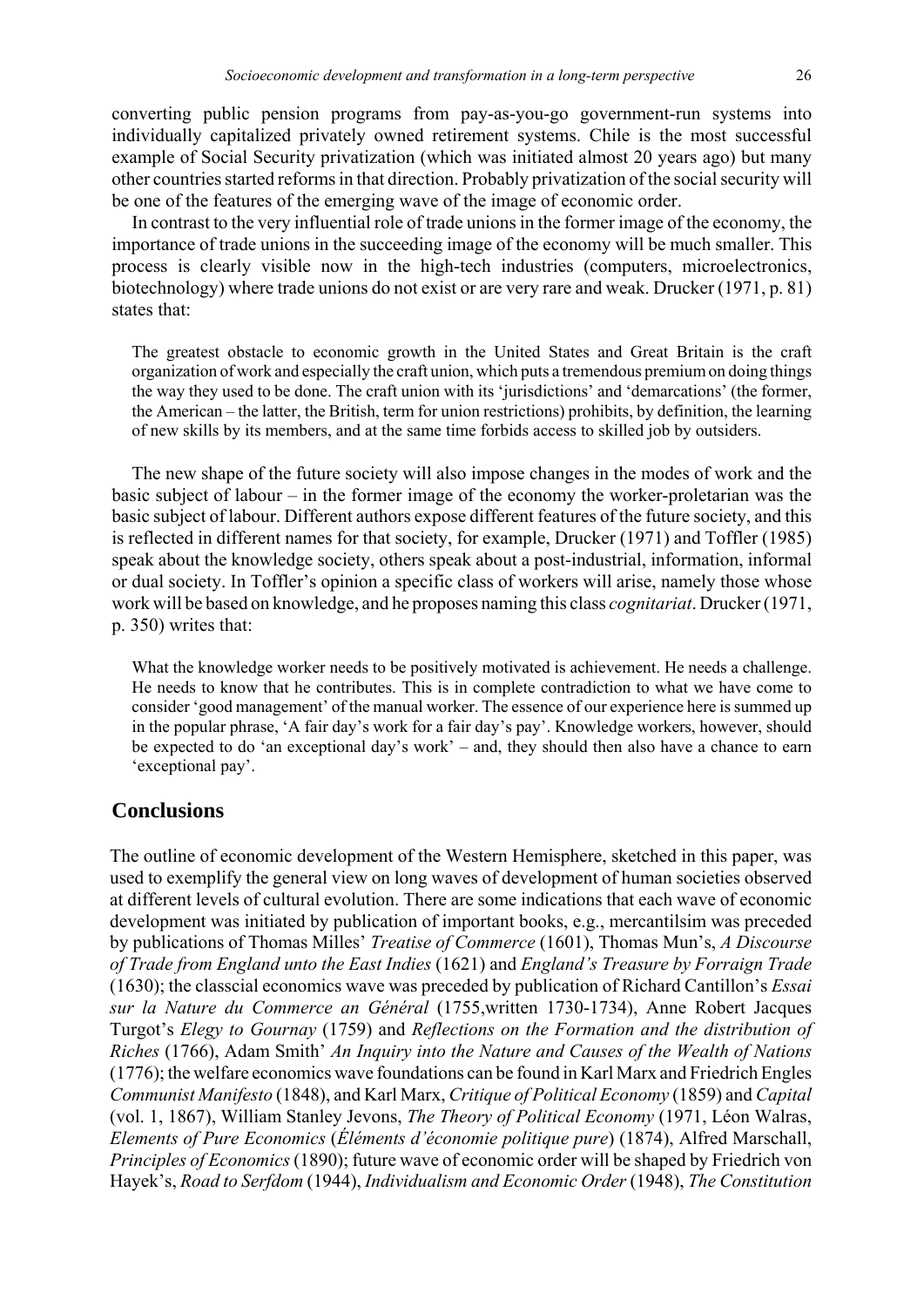*of Liberty* (1960), Ludvig von Mises, *Human Action: A Treatise of Economics* (1949), Milton Friedman, *Capitalism and Freedom* (1962), *A Monetary History of the United States1867-1960* (1963, with Ann J. Schwartz).

The problem here is similar to the classical problem related to the Kondratiev cycles, namely: 'Do basic innovations cause emergence of long waves of the Kondratiev type or there are another factors causing emergence of this waves?' Giving examples of such monumental volumes I do not like to impose that the individual publications are so influential that they are able themselves to initiate the forthcoming waves of development but I would like to say only that some of the authors are clever enough to see the ongoing processes in their nucleus forms. As usual a sum of actions of all individuals of any society shape the process of change and is the motor of transformation.

In fact it is still open question if the frequency of publication of books classified to both general streams of thought (namely, liberalism and statism) is more or less uniform and only society chooses the more 'appropriate' books which become popular and shape general mode of thinking or if some books are really so influential that they essentially contribute to the process of emergence of the issuing wave of development? It would be nice to prove the later option and I have tried to find corroboration of this view generating my personal canon of economic literature (which contains over 250 books) and to scrutinize the distribution of the publications of these books in the course of time. This first attempt has not produced convincing arguments that frequency of publication of 'liberal;' or 'statism' books and waves of economic development are strongly correlated. Probably it is necessary to work out a proper methodology of investigation.

A number of evidences have been presented in the paper to support the view that the substitution phase of the next liberal wave of economic development was just initiated. Let us give one more example of social attitude changing – the significant change of answers in the USA to the poll question:"How much of the time do you think you can trust the government in Washington to do what is right?'" In 1964, 14 percent said 'always' and 62 percent said 'most of the time'. By 1994 'always' had virtually disappeared, and 'most of the time' was down to 14 percent. 'Only some of the time' had risen 22 percent to 73 percent, while 9 percent volunteered the response 'never'.

This change of social attitude is noticed by politicians, especially by social democrats whose campaigns' rhetoric has significantly been modified in the last decade. It is seen in Poland, where frequently Social Democratic Party (SLD) is more procapitalistic then so called Right (e.g., AWS). In many Western countries very similar process is observed. British Prime Minister Tony Blair in the beginning of 1990s popularized his "big idea" for Britain future, namely "the Stakeholder Society". Blair was elected leader of Britain's opposition Labour party in July 1994 and in October 1994, he launched a campaign to repeal Clause Four of the party's constitution (which committed Labour to promote "common ownership of the means of production, distribution, and exchange"). He succeeded and got the membership's approval in April 1995, despite opposition from trade union leaders and other protagonists of the party's socialist traditions. Probably this shift of attitude of the Labour Party allowed to win the 1997 campaign and in May of that year Tony Blair became Prime Minister. Now Tony Blair is the proponent of the "Third Way", which idea is far form the classical ideas of free market economy and laissez faire but at least tries to combine liberal ideas and 'classical' social democrat vision of development. The "Third Way" idea was accepted by some other social democratic leaders of Western Societies, e.g. Bill Clinton and Gerhard Schröder (with whom Blair published in 1999 the famous manifesto where virtues of a market-led form of social democracy dominate).

For decades of *The Gallup Organization* is asking Americans about their attitude to some important social institutions. One of the question is: "In your opinion which of the following will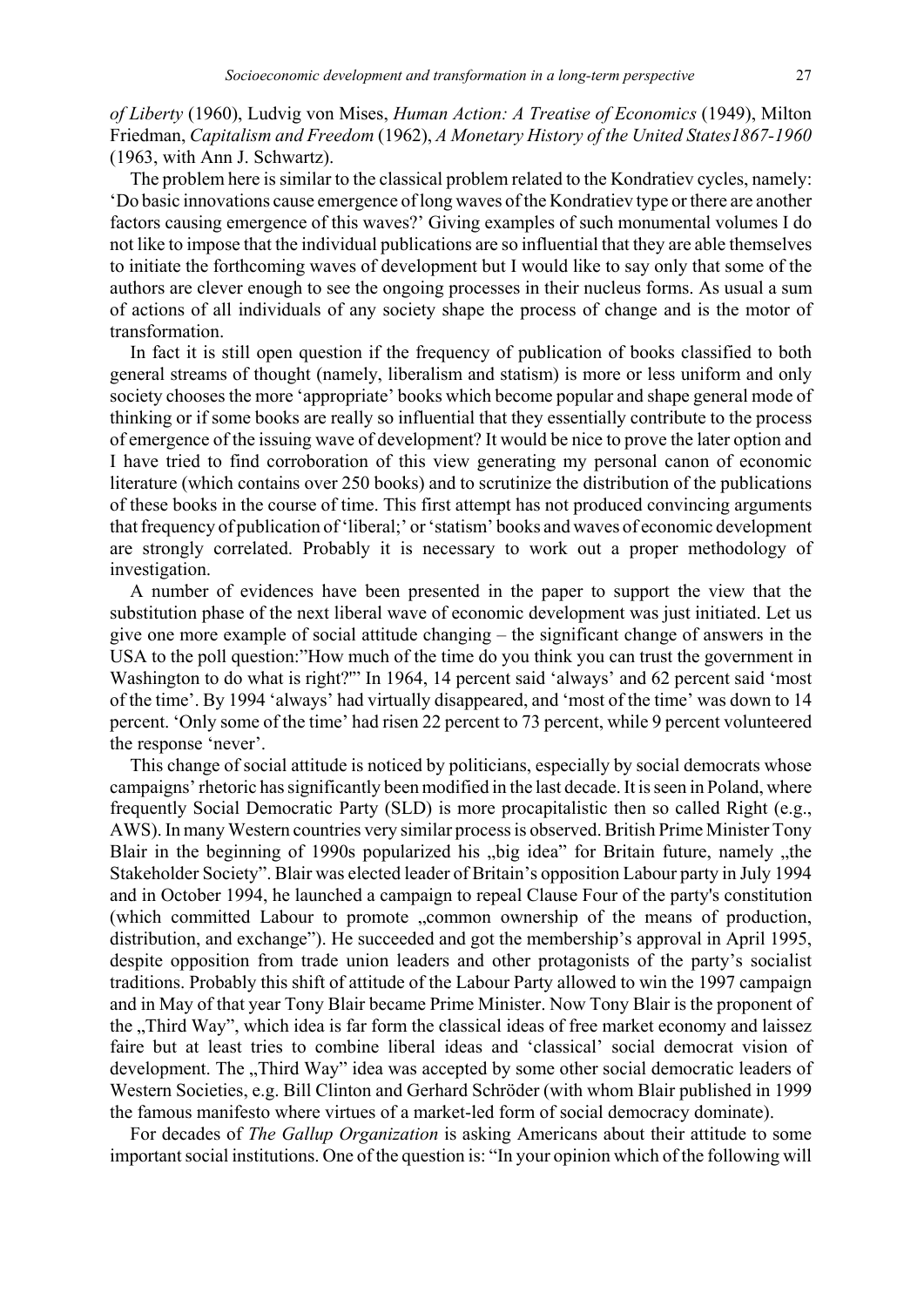be the biggest threat to the country in the future – big business, big labor, or big government?"<sup>16</sup>. Results of this enquiry are presented in Figure 9. It is seen that in the long perspective Americans see more and more thread flowing from big government. In the last 35 years a share of people seeing big government as dangerous for American society has almost doubled (from 35% in 1965 to 65% in 2000). Almost stable number of Americans (at the level of roughly 20%) indicated thread of big business. Trade unions ('big labor') are now seen as almost no influential, fraction of society seeing threat from big labour decreased over four times, from 30% in 1965 to 7% in 2000. Interestingly a fraction of people having no opinion decreased in that period significantly, from 20% in the second half of 1960s to 5% in the end of 1990s.

The perceived threat of different institutions is strongly related to political party affiliation. Democrats express more concern about big business than do Republicans and independents (in 2000, 32% Democrats, 9% Republicans, 21% independents) and, alternately, Republicans express substantially more concern about big government than do Democrats and independents (81% Republicans, 51% Democrats, and 67% independents).



*Figure 9. What will be the biggest threat to the country in the future?* 

I would like to finish the presented analysis with the conclusion that Western societies (followed probably by the other parts of the world) will face an era of liberal development in the next decades. But the natural dynamics of the process is relatively slow, and similar to the past shifts, the substitution phase will last few decades. We can expect the domination of the liberal

<sup>&</sup>lt;sup>16</sup> Published on the 1st of November 2000 at http://www.gallup.com/Poll/releases/pr001101b.asp